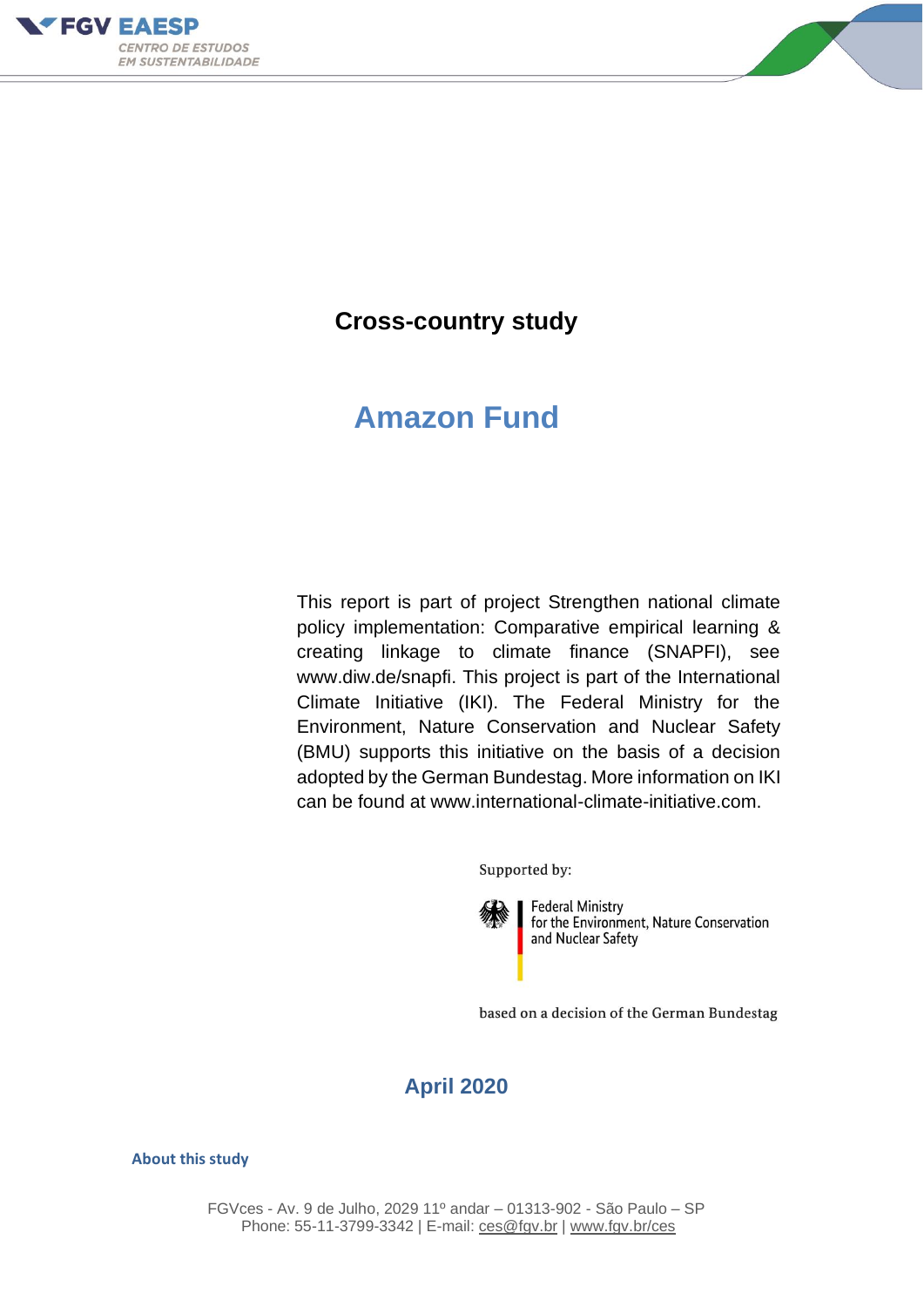



#### **Project**

Strengthen National Climate Policy Implementation: Comparative Empirical Learning & Creating Linkage to Climate Finance

#### **Project coordination**

The German Institute for Economic Research - DIW Berlin

#### **Financial support**

The International Climate Initiative (IKI), Federal Ministry for the Environment, Nature Conservation and Nuclear Safety (BMU)

#### **Case study conducted by**

Center for Sustainability Studies (FGVces), São Paulo School of Business Administration (FGV EAESP), Fundação Getulio Vargas (FGV)

#### **Technical team**

Camila Yamahaki Gustavo Velloso Breviglieri Annelise Vendramini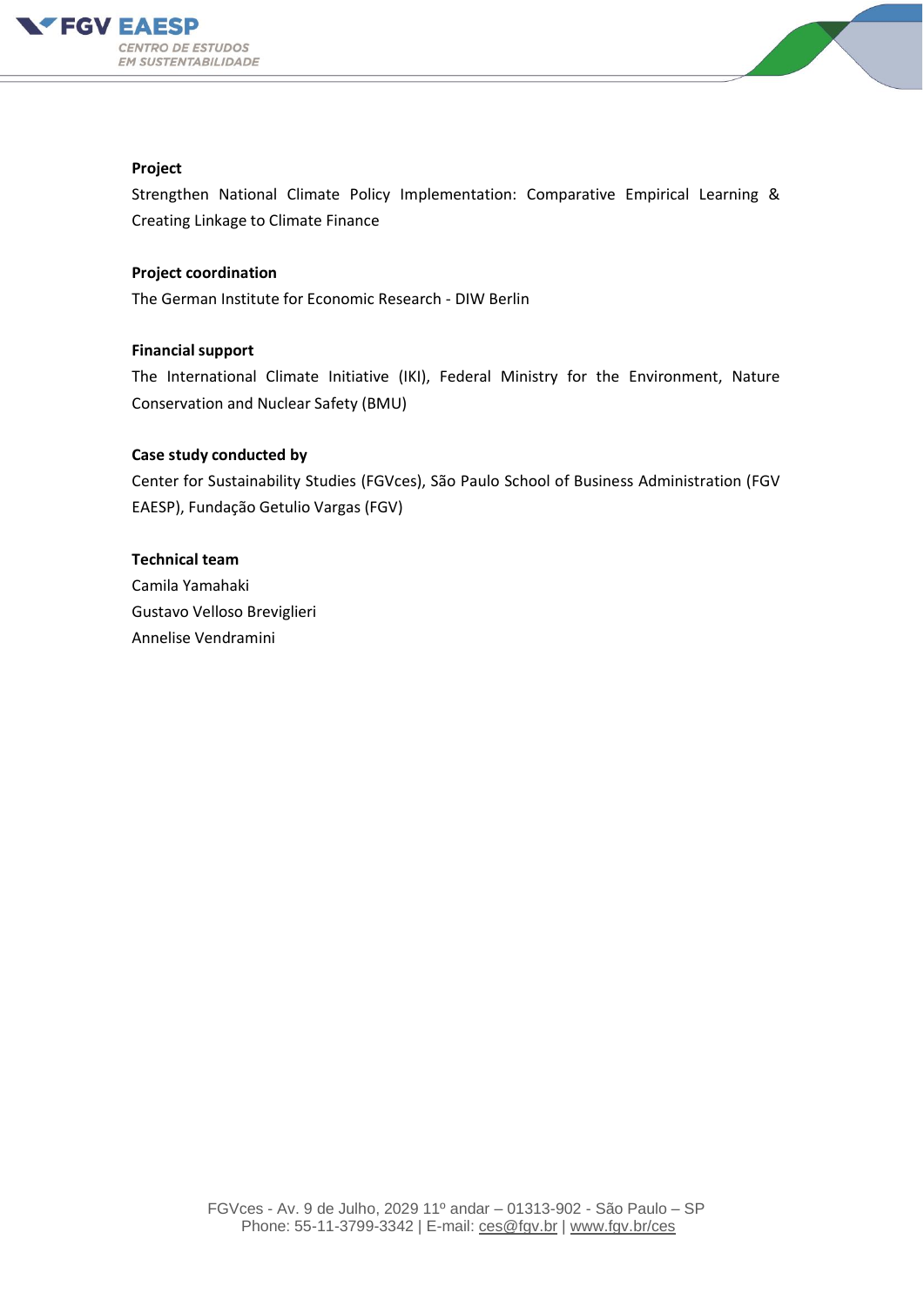



# **CASE 1 - AMAZON FUND**

We have selected two case studies in Brazil to investigate how international climate finance contributes to domestic climate policy discussion, design and implementation. The Amazon Fund was chosen because of its magnitude, large reliance on international resources, aims associated with a topic of critical importance to the country's environmental agenda (deforestation control) and uncertainties over its future (as international donors have suspended new donations).

Drawing on secondary data<sup>1</sup> and semi-structured interviews<sup>2</sup>, this chapter is divided into four sections. The first section offers a brief description of the Amazon Fund. The second part analyses which factors and conditions have contributed to or hindered the attainment of the Amazon Fund's objectives. The third section analyses which outcomes have been achieved in terms of policy development and implementation. The final part summarises lessons learned and develops a number of hypotheses.

# **1. Brief description**

At the 2007 UNFCCC Climate Change Summit (COP13), Norwegian Prime Minister Jens Stoltenberg announced the creation of Norway's International Climate and Forest Initiative (NICFI), pledging that Norway would allocate up to 3 billion NOK (EUR 378 million<sup>3</sup>) to halt greenhouse gas emissions from deforestation and forest degradation in developing countries. 4

The first project financed by NICFI was the Amazon Fund, the direct result of a proposal presented by the Brazilian government at COP12, in 2006, suggesting that developed countries provided financial incentives to developing countries that could prove emission reductions<sup>5</sup>.

 $3$  Currency rate from  $31/12/2007$ 

 $1$  A bibliographical reference should be highlighted in the development of this case study. In December 2019, a team of independent consultants (Garcia, Ree, Boas, & Gramkow, 2019), under the technical coordination of The United Nations Economic Commission for Latin America and the Caribbean (ECLAC), published a mid-term assessment evaluating the effectiveness of the Amazon Fund between 2008 and 2018. The assessment was based on bibliographical and document analysis, and on interviews with 96 stakeholders from BNDES, the federal government, state governments, NGOs, donors and academia. This study was commissioned by the Brazilian Development Bank (BNDES) to ECLAC, and financed by GIZ.

<sup>&</sup>lt;sup>2</sup> We have interviewed two representatives of organisations involved in the implementation of the Amazon Fund and in assessing its performance.

<sup>4</sup> (NORAD, 2020)

<sup>5</sup> (BNDES, 2012)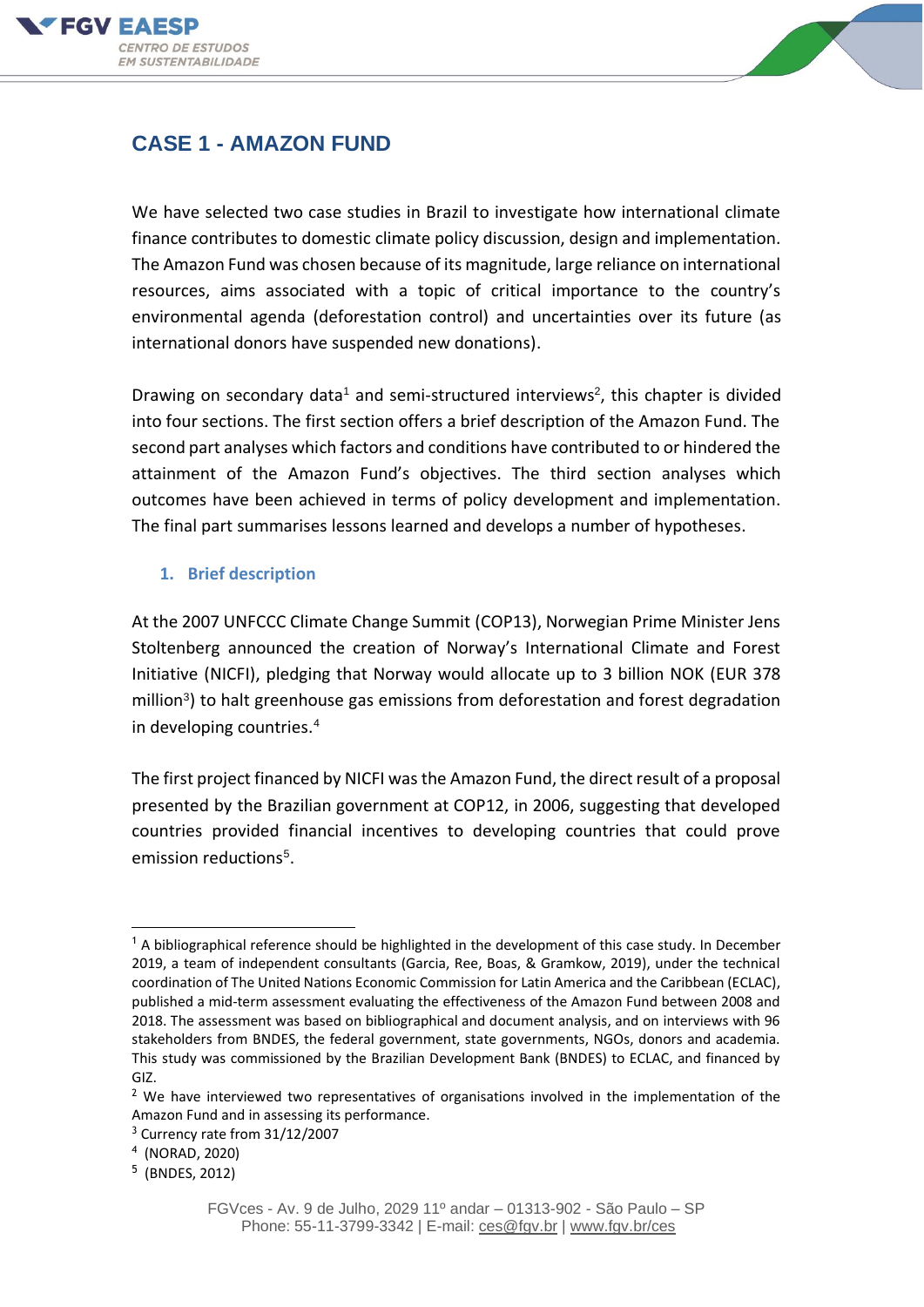



Created in 2008 by an agreement between the Brazilian and the Norwegian governments, the Amazon Fund aims to raise funds and disburse for projects that contribute to preventing, monitoring and combating deforestation, and to promoting the conservation and the sustainable use of the Legal Amazon region<sup>6</sup>. It also supports the development of deforestation monitoring systems in other Brazilian biomes and in other tropical countries<sup>7</sup>.

As shown in Table 1, nearly 94% of the resources from the Amazon Fund have been donated by the Norwegian government. The remaining 6% have been donated by the German government (through KfW) and by Brazilian state-controlled oil company Petrobras.

# Table 1 – Historical donations to the Amazon Fund

| <b>Donors</b>           | Amount (EUR) <sup>8</sup> | ℅     |
|-------------------------|---------------------------|-------|
| Norwegian government    | 1,079,578,331.92          | 93.8% |
| German government (KfW) | 60,679,429.14             | 5.7%  |
| <b>Petrobras</b>        | 6,870,138.97              | 0.5%  |
| Total                   | 1,147,421,940.46          | 100%  |

Source: Fundo Amazônia (2019b)

Since its creation, the Amazon Fund has approved disbursements of BRL 1.8 billion (EUR 336.7 million<sup>9</sup>, representing 55% of total donations) and has financed 103 projects, distributed in four themes (Table 2):

| <b>Theme</b>                     | Amount (EUR) <sup>10</sup> | %   | <b>Activities financed</b>                                                                                                                                                                                                     |
|----------------------------------|----------------------------|-----|--------------------------------------------------------------------------------------------------------------------------------------------------------------------------------------------------------------------------------|
| <b>Sustainable</b><br>production | 87,179,096.114             | 26% | Extractive activities (e.g. açaí, honey,<br>cacao, rubber), industrialisation of<br>familiar<br>products,<br>extractive<br>agriculture, food production<br>for<br>handicraft<br>and<br>consumption,<br>community-based tourism |
| <b>Monitoring and</b><br>control | 160,576,169.72             | 47% | Rural<br>Strengthening<br>the<br>(CAR);<br>Environmental<br>Registry                                                                                                                                                           |

## Table 2 – Volume of funds and activities financed by the Amazon Fund

- <sup>7</sup> Limited to 20% of the Fund
- <sup>8</sup> Currency rate from 12/03/2020
- <sup>9</sup> As above

<sup>10</sup> As above

<sup>6</sup> Until 2016, the Fund only financed projects in the Amazon biome. Subsequently, the Fund's Steering Committee decided to widen its operations to the Legal Amazon region, which encompasses the Amazon biome, 37% of the Cerrado biome and 40% of the Pantanal biome (Garcia, Ree, Boas, & Gramkow, 2019).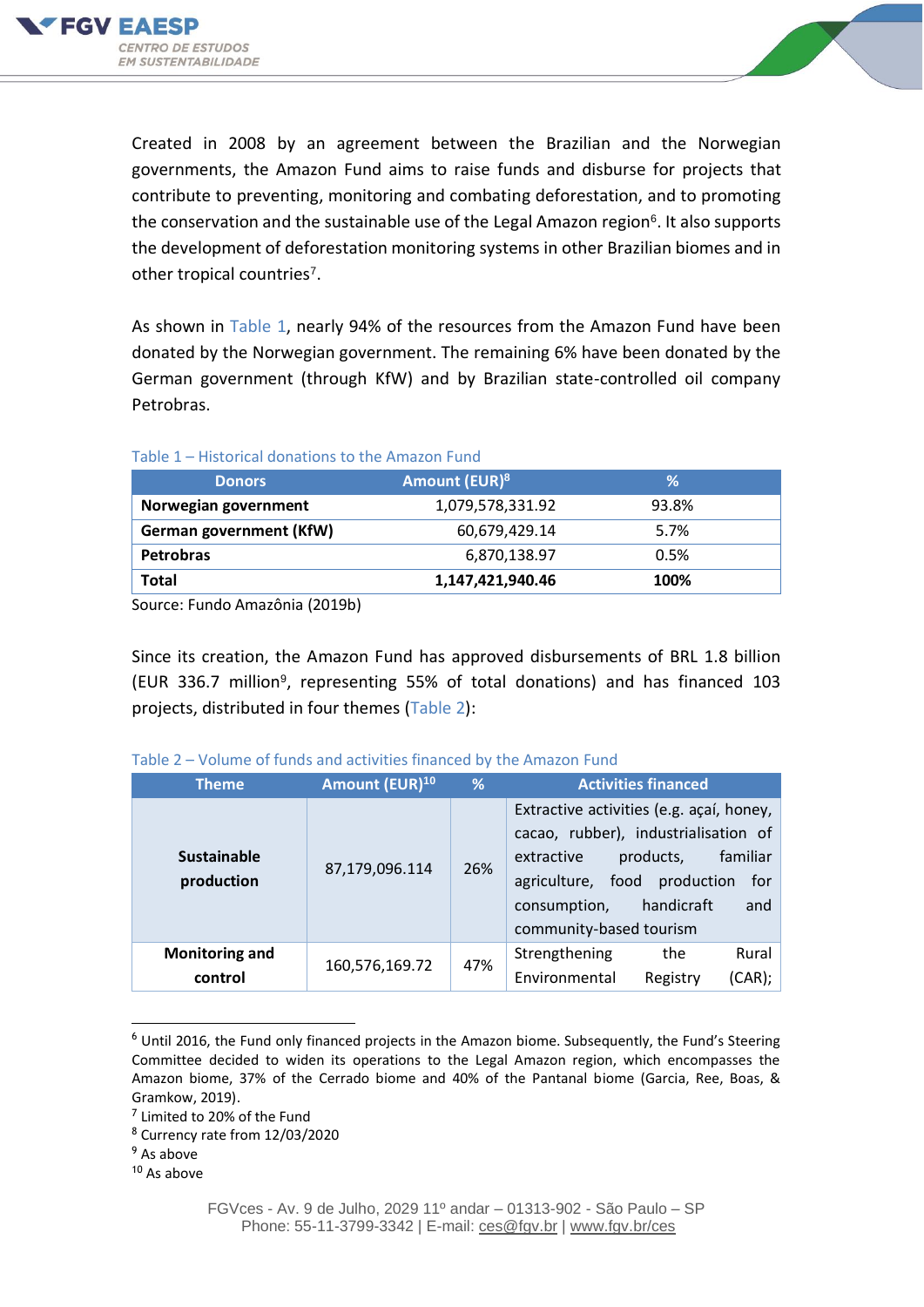



| <b>Theme</b>                                       | Amount (EUR) <sup>10</sup> | %    | <b>Activities financed</b>                                                                                                          |
|----------------------------------------------------|----------------------------|------|-------------------------------------------------------------------------------------------------------------------------------------|
|                                                    |                            |      | improving environmental monitoring                                                                                                  |
|                                                    |                            |      | by satellite; inspection activities for<br>deforestation control; preventing                                                        |
|                                                    |                            |      | and combatting forest fires                                                                                                         |
| <b>Territorial planning</b>                        | 45,823,634.30              | 14%  | protected<br><b>Managing</b><br>areas<br>and<br>traditional<br>supporting<br>populations<br>who live in these areas                 |
| Science, innovation<br>and economic<br>instruments | 44,084,792.729             | 13%  | technological<br><b>Scientific</b><br>and<br>development<br>and<br>economic<br>instruments<br>forest<br>value<br>to<br>conservation |
| Total                                              | 336,711,328.676            | 100% |                                                                                                                                     |

Source: Fundo Amazônia (2019d)

The Amazon Fund is managed by the Brazilian Economic and Social Development Bank (BNDES), the country's sixth largest bank in terms of assets<sup>11</sup>, that is responsible for fundraising, for selecting and monitoring the financed projects and for reporting the Amazon Fund's activities and results.<sup>12</sup> Besides fund manager, BNDES could also be considered a donor to the Amazon Fund as the management fee that the bank receives is insufficient to cover all of its operational costs, particularly staff costs. Organisations managing similar funds often charge over 10%13, while BNDES receives 3% of total donations. 14

Up to April 2019, the governance of the Amazon Fund was composed of two committees (which were extinct by Decree 9,759<sup>15</sup>):

• **Steering Committee:** responsible for producing the guidelines and the criteria on how the Fund's resources should be spent, for monitoring the Fund's expenditures and for approving the Fund's annual report. The Steering Committee was composed of 23 representatives from the federal government, the state governments and civil society.<sup>16</sup> Donor representatives participated in most meetings, but had no voting rights or the right to speak.<sup>17</sup>

<sup>&</sup>lt;sup>11</sup> Data from September 2019

<sup>12</sup> (Fundo Amazônia, 2019c)

<sup>&</sup>lt;sup>13</sup> The World Bank typically retains 10-15% of funding (Forstater, Nakhooda, & Watson, 2013).

<sup>14</sup> (Garcia et al., 2019) and interviews

<sup>&</sup>lt;sup>15</sup> In 2019, President Bolsonaro issued Decree 9,759, extinguishing most boards, committees, commissions and forums from public federal administration. This Decree caused the extinction of the Amazon Fund's committees.

<sup>16</sup> (Fundo Amazônia, 2019a)

<sup>17</sup> (Garcia et al., 2019)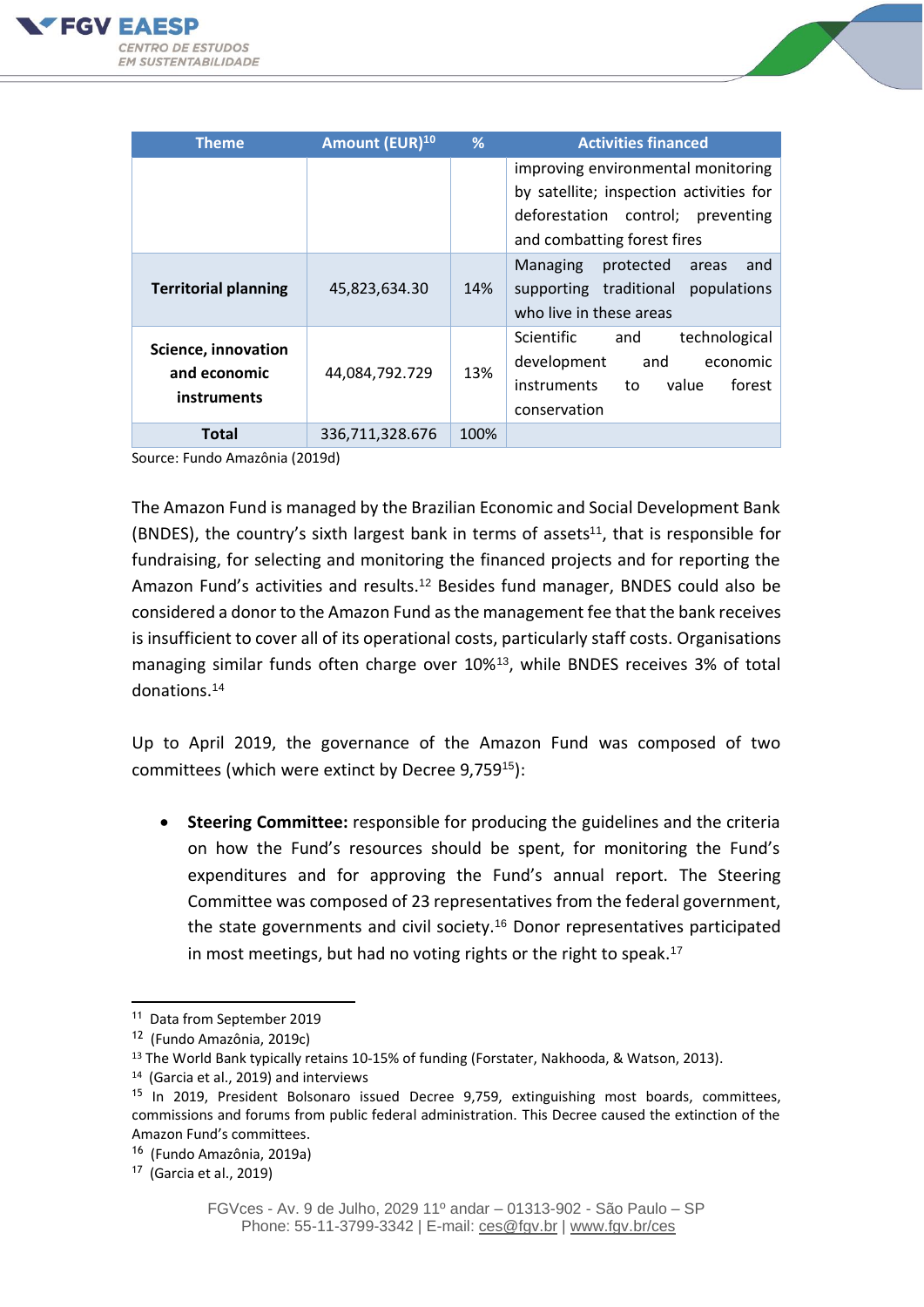



• **Technical Committee:** comprised by specialists responsible for ratifying the calculations performed by the Ministry of the Environment on annual emission reductions from deforestation.<sup>18</sup>

#### **2. Processes**

We provide a brief analysis of the factors that have contributed to or hindered the attainment of the goals of the Amazon Fund up to the present date.

#### 2.1. Economics

#### **Simple and reliable results-based payment methodology**

The Amazon Fund is a revolving fund for non-refundable investments and a resultsbased mechanism. The annual emission reductions from deforestation set the limit that the Amazon Fund can raise with donors in that year. The calculation of such financial limit is the difference between the average deforestation rate from a ten-year period (that changes every five years) and the deforestation rate from the previous year, which is then multiplied by the amount of carbon stored in the Amazon Forest's biomass (132.2tC/ha) and by the carbon price (USD 5.00/tCO<sub>2</sub><sup>19</sup>).<sup>20</sup>

Three points can be made in favour of this methodology. The first relates to the source of deforestation data used in the calculation. The deforestation monitoring system from the National Institute of Spatial Research (INPE) is considered trustworthy – by some actors, the best remote sensing system of any developing country<sup>21</sup> - and its methodology is internationally renowned. 22

The second positive factor is that the calculation method is considered simple and easily replicable by any organisation, offering transparency to the fund-raising potential of the Amazon Fund.

<sup>&</sup>lt;sup>18</sup> (Fundo Amazônia, 2019b)

<sup>&</sup>lt;sup>19</sup> According to the interviews, the USD 5.00 value was set based on the carbon price adopted by existing voluntary carbon market projects when the Fund was created.

 $20$  BNDES issues certifications acknowledging the contribution of each donor, which are nontransferrable and which do not generate rights or carbon credits (Garcia et al., 2019).

<sup>&</sup>lt;sup>21</sup> (Angelsen, 2017)

<sup>&</sup>lt;sup>22</sup> (Garcia et al., 2019)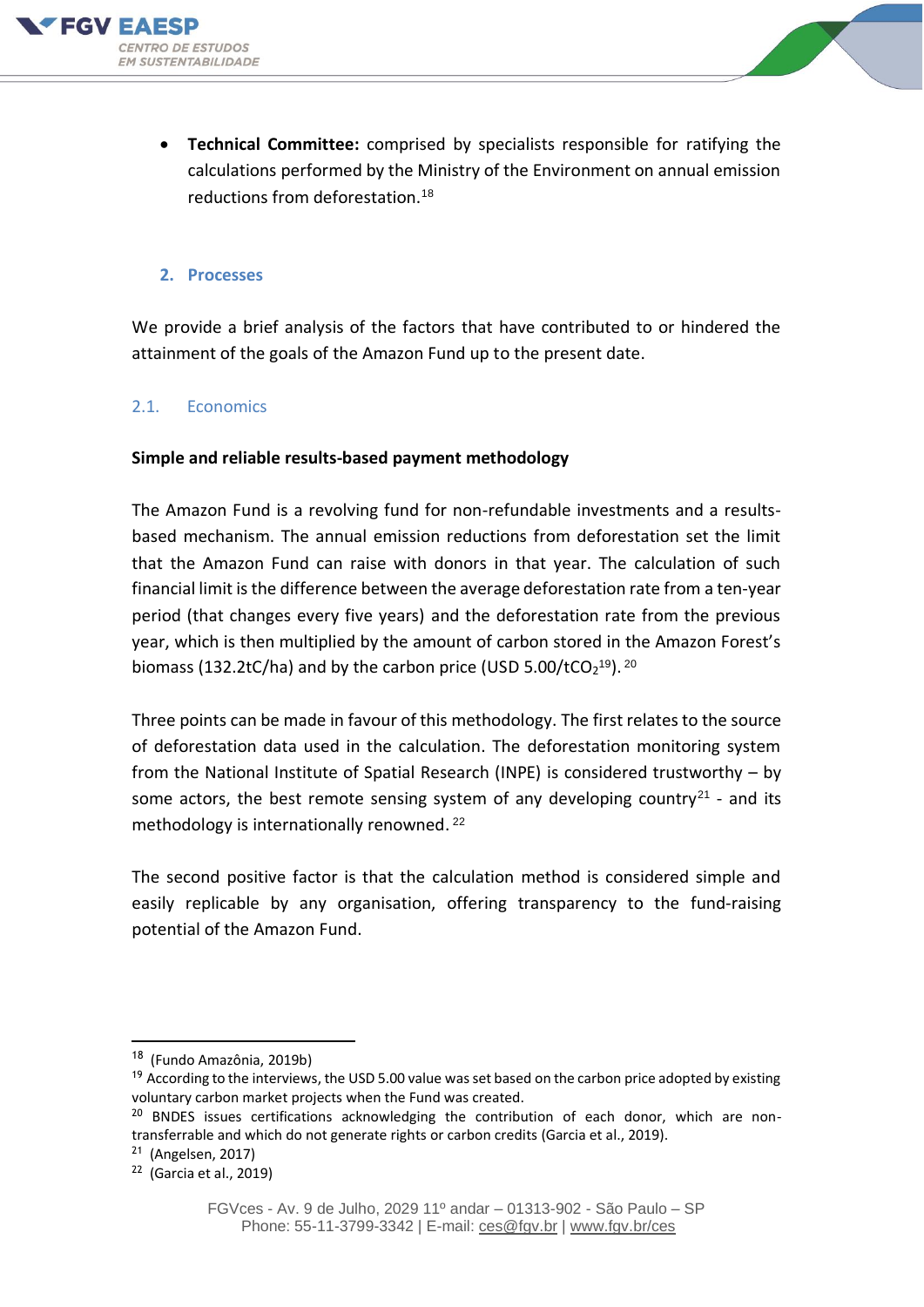



Finally, the fact that the adopted estimate for carbon storage (132.2tC/ha) was deemed a conservative measure added further confidence that donors were paying for real results. <sup>23</sup>

However, recent deforestation trends have showcased the existence of clashing interpretations between Brazil and donor countries regarding the temporal aspects of the results. In order to assess how much the fund could collect via donations (financial limit) Brazil's Ministry of Environment, BNDES and Petrobras took into consideration cumulative emissions reductions from 2006 onwards. Such an approach sees the Amazon Fund as deserving almost EUR 20 billion in donations for the 2006-2016 period. In contrast, Germany, has only donated money relative to reductions observed from 2009 onwards, while, since 2013, Norway has based its contributions exclusively on reductions achieved in the preceding year $^{24}$ .

#### 2.2. Policy processes and governance

#### **The role of BNDES**<sup>25</sup>

The fact that BNDES was selected by the Brazilian government as fund manager of the Amazon Fund was a key success factor in the negotiations that have led to its creation. The Norwegian government sought a financial institution with capacity to manage a substantially large fund, a role which BNDES was prepared to assume given its expertise in fund management, its solid operational practices, qualified staff and positive international reputation<sup>26</sup>. Moreover, the fact that BNDES is a Brazilian entity was viewed as positive by donors for contributing to sustain the national ownership of the Fund, whilst meeting Brazil's demands regarding its national sovereignty<sup>27</sup>.

Prior to acting as fund manager of the Amazon Fund, BNDES had until then no experience in selecting grant-financed projects in forest protection. Although fund disbursements were slow in the initial years, the team was found to develop into an entity familiar with the environmental issues in the Amazon biome and possessing good contacts with many players in the Amazon region. Deutsche Gesellschaft für Internationale (GIZ) provided technical support to BNDES to adapt existing procedures

<sup>23</sup> Interviews

<sup>24</sup> (van der Hoff, Rajão, & Leroy, 2018)

 $25$  This section is based on (Garcia et al., 2019; KfW, 2016), except where explicitly indicated otherwise.

 $26$  (Klinger, 2018) also mentions that there was a personal and professional interest of BNDES chairman

at the time, Luciano Coutinho, to place the Amazon Fund in the bank.

 $27$  (van der Hoff et al., 2018).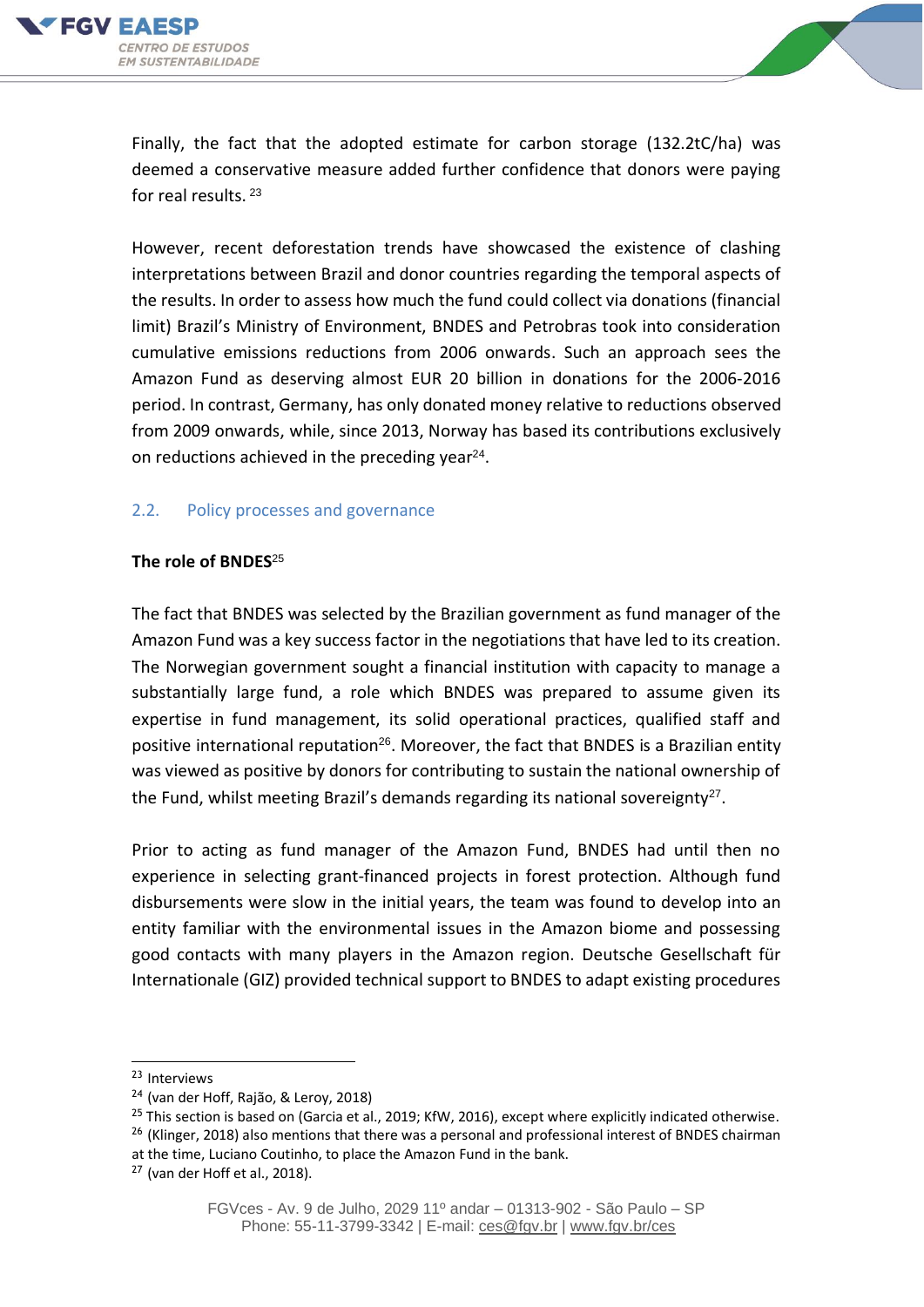



and design new processes (e.g. calls for proposals, monitoring socioeconomic impacts) which were tailored to the objectives and target groups of the Amazon Fund.<sup>28</sup>

The proximity between a large development bank and public and private actors dedicated to sustainable development in the Legal Amazon region is viewed as positive by bringing together two relatively disconnected worlds and to transform BNDES' modus operandi<sup>29</sup>.

The importance of BNDES as fund manager is reflected in the size of the financial contribution that NICFI has provided to Brazil. The Amazon Fund has received a substantially larger sum if compared to other countries financed by the Norwegian initiative (e.g. Indonesia, Guyana), which do not possess a financial institution capable of managing such magnitude of resources.<sup>30</sup>

Indeed, the authority for disbursement of Norwegian forest-related donations has been handed over to third parties under the first round of bilateral agreements between NICFI and developing countries. For instance, in Tanzania, the Norwegian Embassy in Dar es Salaam became responsible for contracting local NGOs directly. In Guyana, the World Bank is the trustee of the Guyana REDD+ Investment Fund (GRIF). In Indonesia, the UNDP/UN-REDD Programme was selected to disburse the funds, partially to lend more credibility to the conditionality of payments according to the achievement of specific targets and goals<sup>31</sup>.

The decision to channel donations bypassing local governments may increase aid efficiency under certain conditions, such as poor local governance and high risk of aid capture (for other purposes) $32$  and could possibly mitigate the risks of project discontinuity due to political changes. On the other hand, it can decrease recipients' ownership of the projects and enhance other political risks, as the absence of bilateral negotiations before the donor country start operating in the recipient country may lead to a diplomatic conflict.<sup>33</sup>

#### **Composition of the Steering Committee**

The multistakeholder nature of the Steering Committee has added to the legitimacy of the Amazon Fund by gathering a diverse group of stakeholders from different sectors.

<sup>28</sup> Interviews

<sup>29</sup> Interviews

<sup>&</sup>lt;sup>30</sup> (Garcia et al., 2019; KfW, 2016)

<sup>&</sup>lt;sup>31</sup> (Angelsen, 2017)

<sup>&</sup>lt;sup>32</sup> (Dietrich, 2013)

<sup>33</sup> Interviews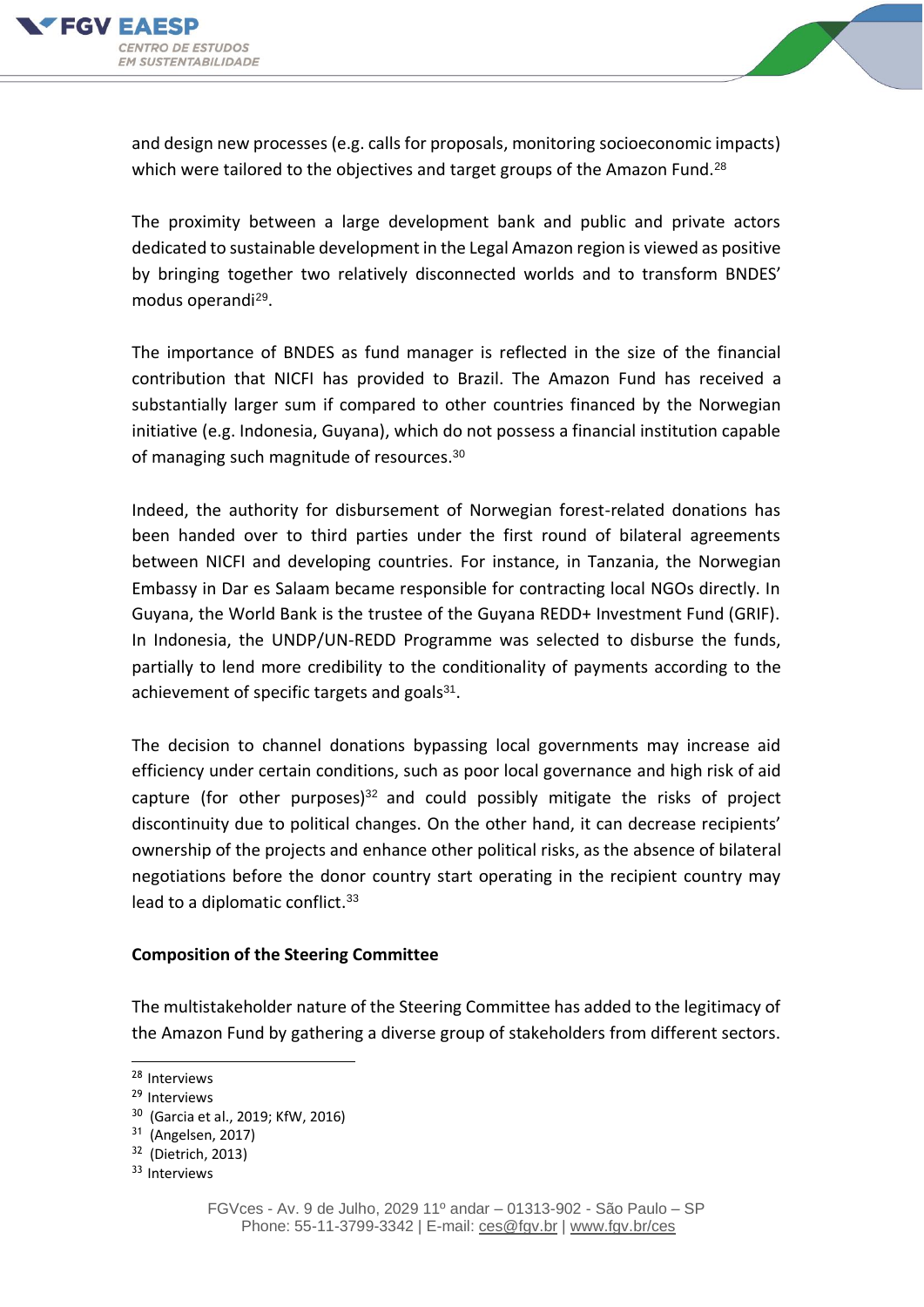



Its composition reflects the understanding of the Fund that the responsibility to combat deforestation must be shared by different sectors of society.

In the first years, interaction between members was considered challenging in view of the wide range of interests, the lack of trust in each other, and the fact that different stakeholders (e.g. civil society, BNDES, the Ministry of the Environment) claimed ownership to the Fund. At a later stage, relationships improved, in part because BNDES organised meetings with each sector (federal government, the state governments and civil society) prior to the Committee's meetings, facilitating the reach of consensus. Despite the reach of consensus, the Steering Committee was found to be an important space for stakeholders to discuss and express their views, opinions and disagreements<sup>34</sup>.

The decision-making process of the Steering Committee has helped to ensure equality between the three groups that compose the Committee. According to regulations from the Steering Committee, decisions must be approved by consensus by all three groups, contributing to balance dominant government representation. <sup>35</sup>

Not only was the Steering Committee responsible for high-level monitoring of the Fund, but it also participated in project selection. When there were calls for proposals, the Steering Committee established a Technical Selection Committee, with representatives from the Ministry of the Environment, the states, civil society and BNDES, to select the projects. This represented a cultural change for BNDES, which, for the first time, counted with external agents in project assessment and selection. <sup>36</sup>

A criticism that can be made to the composition of the Steering Committee is the absence of representatives from the private/productive sector, especially considering that sectors like agriculture and mining contribute to drive deforestation in the country and, therefore, could also be part of developing solutions<sup>37</sup>.

#### **Policy initiatives**

Since its creation in 2004, the Brazilian public policy Action Plan to Prevent and Control Deforestation in the Legal Amazon (PPCDam) has been successful in curbing deforestation. Between 2004 and 2008, deforestation rates dropped from 27,772  $km<sup>2</sup>$ 

<sup>&</sup>lt;sup>34</sup> (Garcia et al., 2019) and interviews

<sup>&</sup>lt;sup>35</sup> (Garcia et al., 2019)

<sup>36</sup> Interviews

 $37$  This lack of private sector engagement, however, is not an unique feature of the Amazon Fund as most climate funds have struggled to involve the sector (Nakhooda et al., 2014).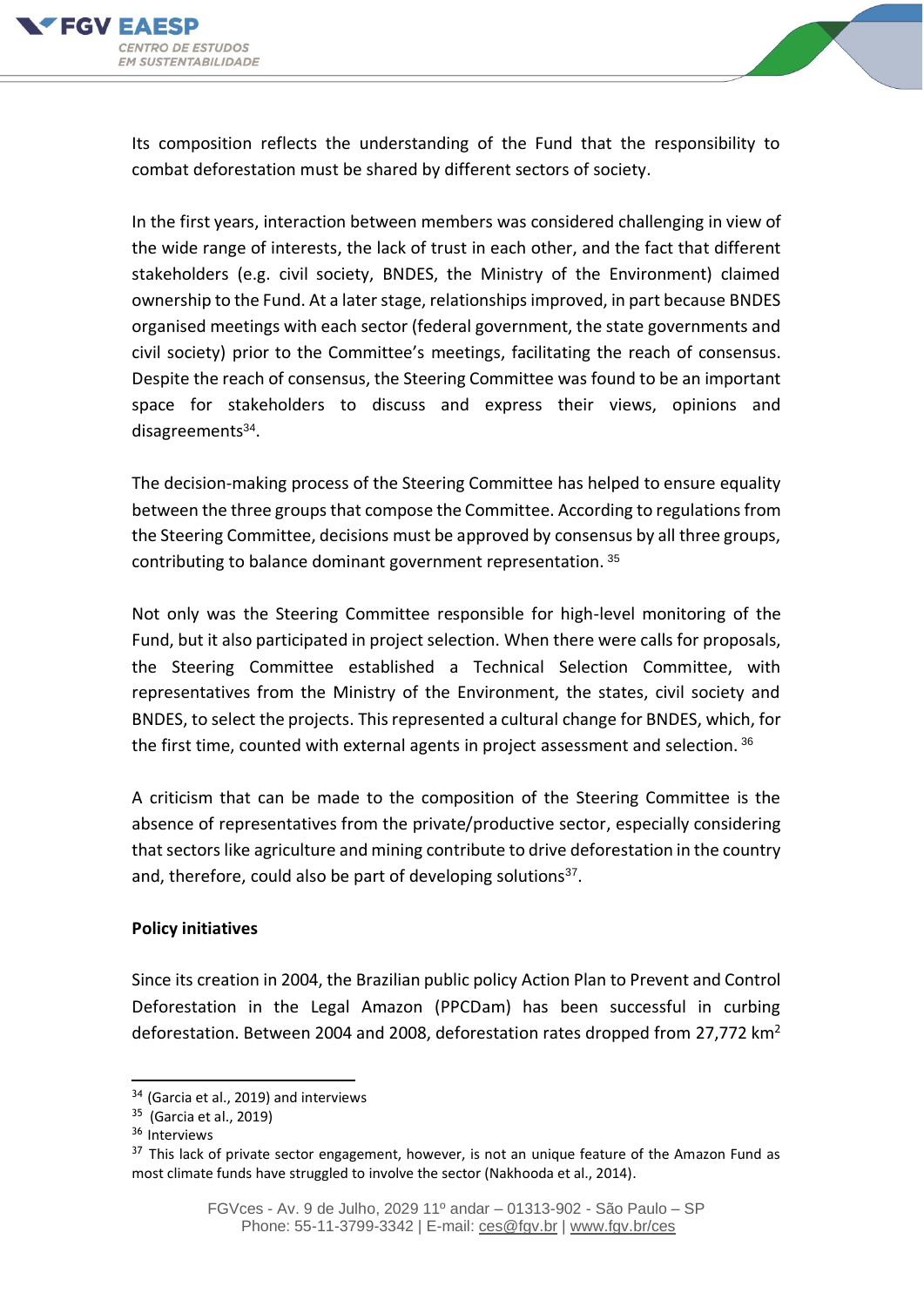



to 12,911 km<sup>2</sup>, a 54% decrease.<sup>38</sup> These successful efforts have become a critical factor for international donors to support a results-payment mechanism like the Amazon Fund.39, <sup>40</sup> Moreover, complementarity between the Amazon Fund and existing public policies was encouraged as projects financed by the Fund had to be aligned with PPCDAM, the Sustainable Amazon Plan, the state plans to prevent and combat deforestation, and REDD+'s National Strategy. As discussed further below, the projects supported by the Fund have contributed to achieve the objectives of the above policies as deforestation would have been more pronounced without them $41$ .

Given the successful implementation of PPCDam and the consequent decrease in deforestation rates, in 2013, the government decided to change the responsibility for PPCDam coordination from the Civil Cabinet (at presidential level)<sup>42</sup> to the Ministry of the Environment, thereby reducing the ability of the government to work with other ministries (e.g. Ministries of Agriculture and Mining) to address the structural causes of deforestation. Aligned with PPCDam and reflecting this approach, the projects financed by the Amazon Fund have a more operational and less structural approach.<sup>43</sup>

Indeed, the projects and operations of the Amazon Fund have failed to support innovative approaches or the development of a national strategy to continue reducing deforestation such as revising subsidy and pricing instruments that incentivise business as usual approaches, for instance, to infrastructure development in the region<sup>44</sup>.

#### **Political environment**

When the Amazon Fund was created, the Brazilian government had a successful track record in working in cooperation projects with both the Norwegian and the German governments. The German government had been an important donor to programmes and projects implemented in cooperation in Brazil for decades. The Norwegian government also had a record of supporting social and environmental projects in Brazil in partnership with the federal government and civil society entities through its international cooperation agency NORAD. Moreover, both the Brazilian and the Norwegian governments in office when the Fund was created had an 'ideological'

<sup>38</sup> (INPE, 2019)

<sup>&</sup>lt;sup>39</sup> (Garcia et al., 2019)

 $40$  In this sense, Angelsen (2017, p. 254) states that "The Brazil–Norway agreement could be viewed as a reward for past performance".

<sup>41</sup> (Fundo Amazônia, 2019d)

<sup>&</sup>lt;sup>42</sup> The Civil Cabinet of the Federal President assists the President to perform their duties, including the coordination of government actions (Casa Civil, 2020).

<sup>43</sup> (Forstater et al., 2013)

<sup>44</sup> (Forstater et al., 2013; Nakhooda et al., 2014)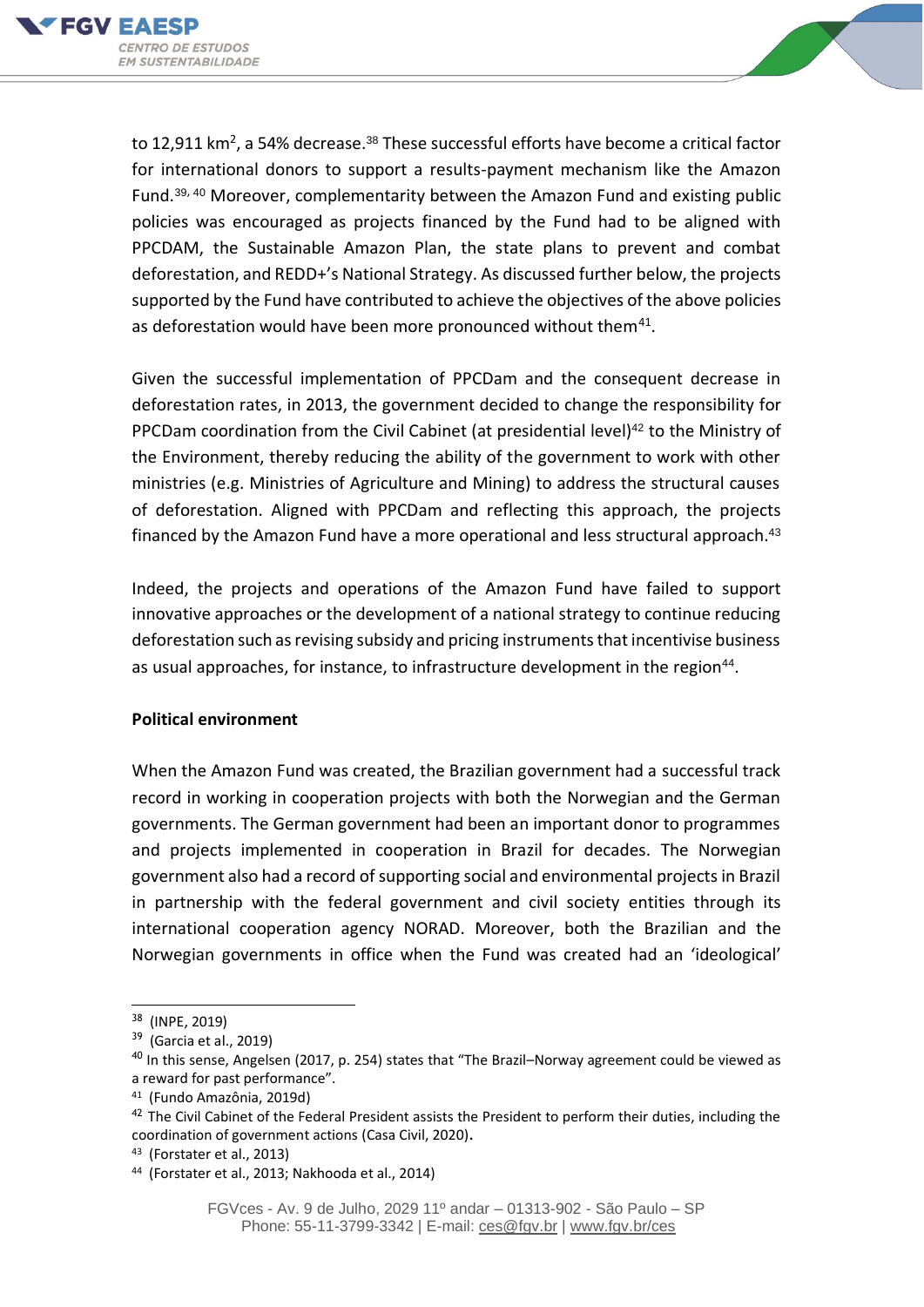



connection (from Labour Parties) $45$ , a factor that tends to facilitate bilateral agreements and government-to-government transfers<sup>46</sup>.

Even though Norwegian and German officials had already manifested certain criticisms regarding the Fund's lack of focus, priorities and clear results since  $2015^{47}$ , the cooperation with the two European countries in the Amazon Fund has been more clearly compromised by the new Brazilian administration. The government under President Jair Bolsonaro has removed climate change issues from its priority agenda. Since his presidential campaign, Mr. Bolsonaro has demonstrated a lower propensity to engage in climate change issues, illustrated, for example, by his decision not to host COP-25 in 2020 in Brazil<sup>48</sup> as well as considerations about extinguishing the Ministry of the Environment<sup>49</sup> and withdrawing Brazil from the Paris Agreement<sup>50</sup>.

When Mr. Bolsonaro took office in January 2019, other measures were implemented to remove climate change from the priority agenda, including abolishing secretaries from the Ministry of the Environment and from the Ministry of Foreign Affairs that dealt with climate change or deforestation<sup>51</sup>. The Bolsonaro administration has also been openly hostile toward non-governmental organisations, especially those defending the environment and indigenous people's rights<sup>52</sup>. One of the measures in that regard was extinguishing most federal councils, committees and working groups, many of which had representatives of civil society, and reducing NGO representation in committees that were not eliminated.<sup>53</sup>

Particularly in relation to the Amazon Fund, the government has extinguished the Steering and the Technical Committees. In addition, the Minister of the Environment, Ricardo Salles, has announced that his team had found several problems in contracts of the Amazon Fund with NGOs, such as incomplete reporting and excessive expenditures with personnel.<sup>54</sup> As a result, Mr. Salles recommended that BNDES suspended analysis of new projects until his analysis was completed, causing no new projects to be approved in 2019<sup>55</sup>.

<sup>49</sup> (Weterman & Girardi, 2018)

<sup>53</sup> (Fundo Amazônia, 2019c)

<sup>45</sup> (Angelsen, 2017)

<sup>46</sup> (Tingley, 2010)

<sup>47</sup> (van der Hoff et al., 2018)

<sup>48</sup> (Watts, 2018)

<sup>&</sup>lt;sup>50</sup> (Gaier, 2018)

<sup>51</sup> (Folha de São Paulo, 2019; Girardi, 2019)

<sup>52</sup> (Human Rights Watch, 2020)

<sup>54</sup> (Amorim, 2019)

<sup>&</sup>lt;sup>55</sup> (Figueiredo, 2019)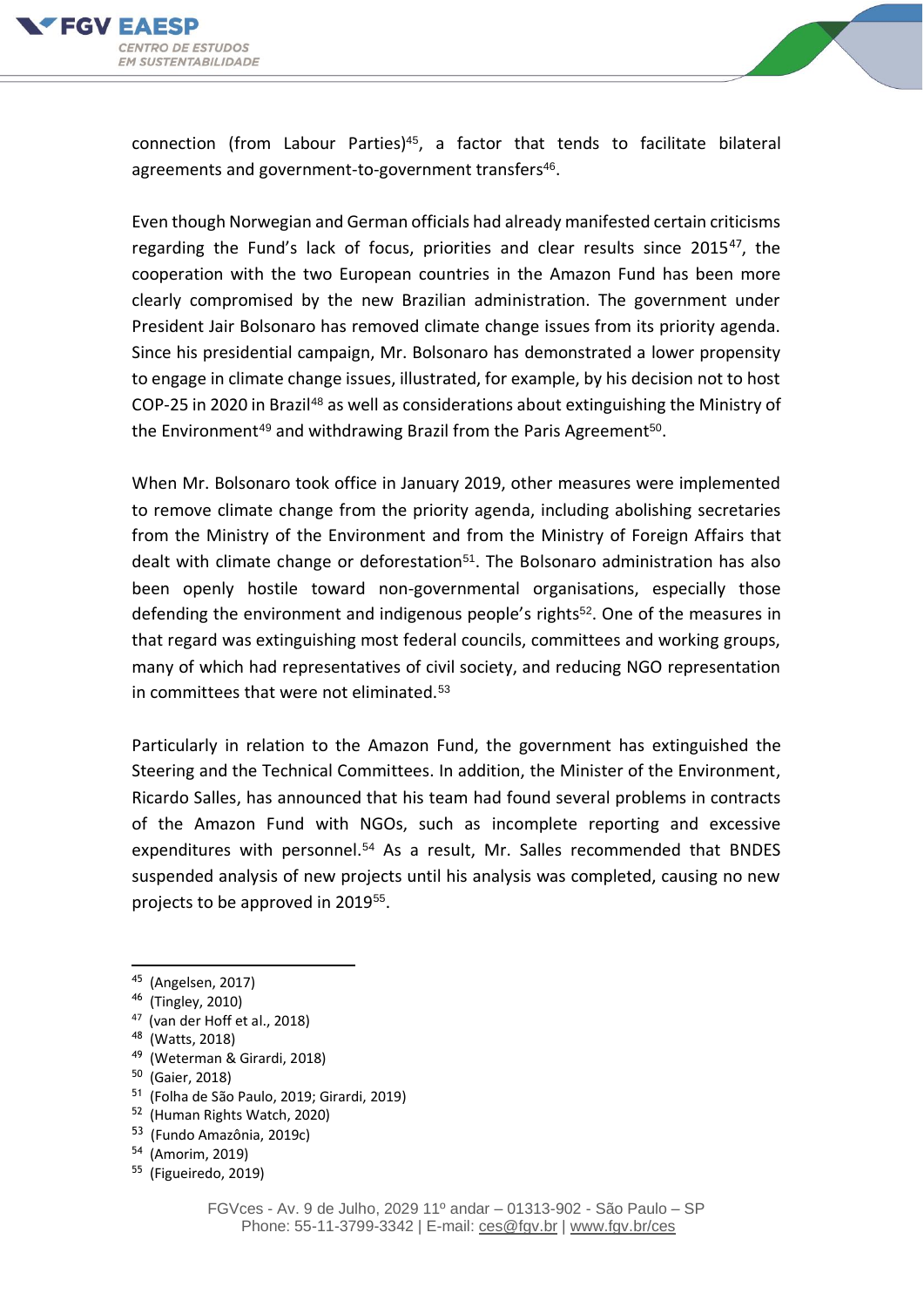



Due to such recent changes, in August 2019, the German and the Norwegian governments decided to suspend donations to the Amazon Fund, arguing that the terms of the deal had been broken.<sup>56</sup>

Therefore, changes in the political sphere have the ability to quickly compromise the functioning of a financial mechanism that depends on cooperation between national governments. Within less than one year of the new presidential mandate, the main sources of finance were suspended and no new projects were selected for financing.

It is also worth to highlight that, given the deforestation trends registered since 2013 and the adjustment of the reference level to the years between 2006 and 2015, the monetary value of deforestation reductions decreased to as low as EUR 38 million in 2017. In this sense, there was already an expectation that donations would dry up<sup>57</sup>. In effect, some members of both Brazilian and Norwegian institutions involved with the fund were not surprised when Germany and Norway announced that they would be cutting funds to the Amazon Fund in 2017. 58

#### 2.3. Political economy

#### **Presence of a strong civil society**

Another reason that motivated international donors to support the Amazon Fund is the presence of a well-developed civil society in the country, which was more prepared to implement projects than government entities. On the other hand, the Amazon states were found to be poor project implementers, both in terms of quality and speed of implementation.<sup>59</sup>

In total, 42 civil society institutions have received support from the Amazon Fund, whilst well-known NGOs like The Nature Conservancy (TNC)<sup>60</sup>, Instituto Socioambiental  $(ISA)^{61}$ , Fundo Brasileiro para a Biodiversidade (Funbio)<sup>62</sup> and Instituto do Homem e do

<sup>56</sup> (Phillips, 2019)

<sup>57</sup> (van der Hoff et al., 2018)

<sup>58</sup> (Klinger, 2018)

<sup>59</sup> Interviews

<sup>&</sup>lt;sup>60</sup> Projects: Strengthening Territorial and Environmental Management of Indigenous Lands in the Amazon and "Virada Verde"

<sup>&</sup>lt;sup>61</sup> Projects: "Productive Sociobiodiversity at Xingu" and "Management of Indigenous Lands in the Negro and Xingu River Basins"

<sup>&</sup>lt;sup>62</sup> Projects: "Amazon Protected Areas" and "Kayapó Fund for Conservation in Indigenous Lands"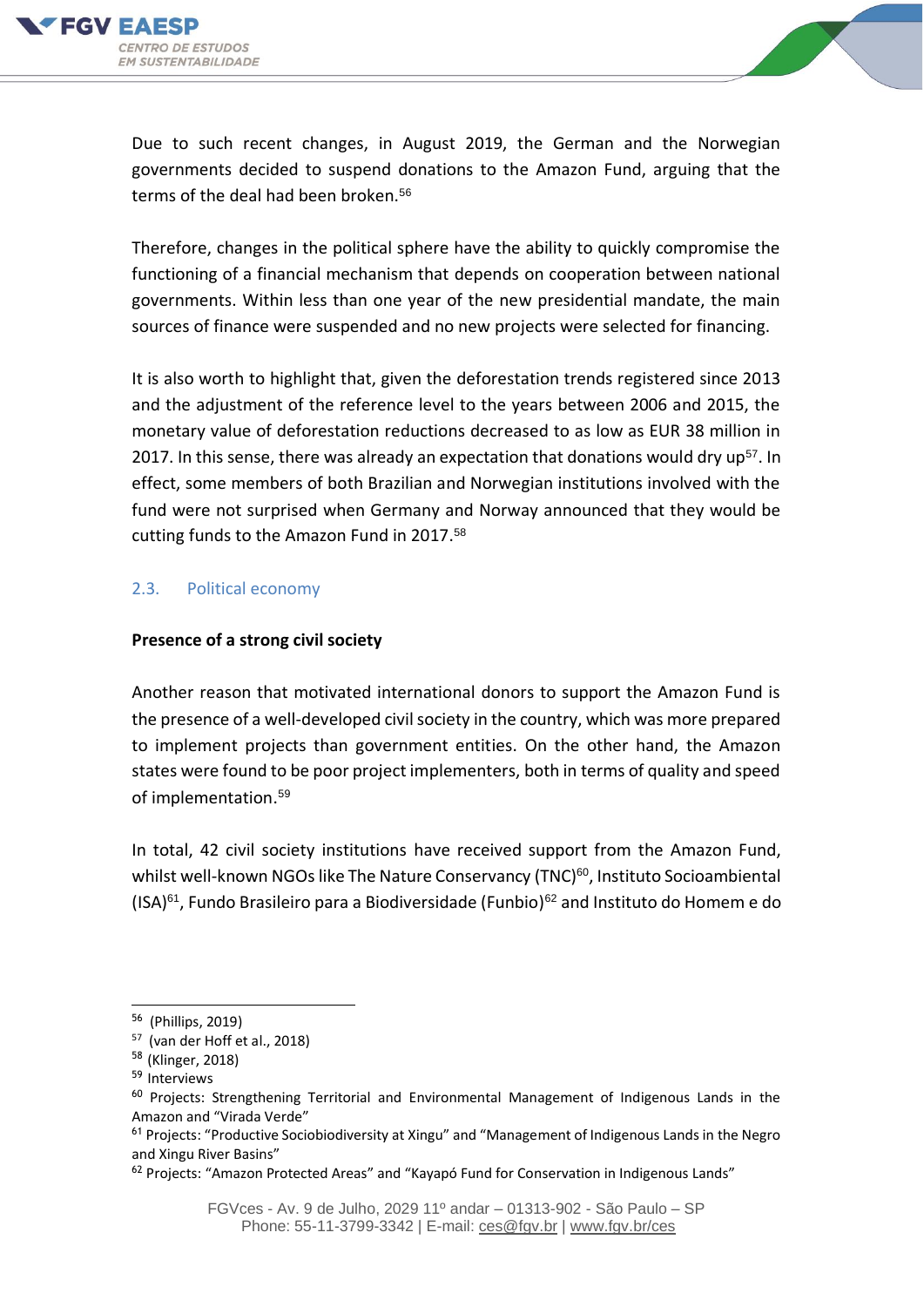



Meio Ambiente da Amazônia (Imazon) $63$  had more than one project financed by the Fund.

The requirements imposed by BNDES also contributed to professionalise these organisations as abiding by those rules improved their financial and project management skills. Furthermore, GIZ has offered technical assistance to project implementers by training public entities to better implement projects and organising workshops to assist project candidates to develop proposals, furthering the skills of project implementers. 64

A criticism to relying on environmental NGOs as project implementers rather than having different categories of project implementers (e.g. multilateral organizations, public-private partnerships, private contractors, universities, research facilities and international networks) is the political risk. The fact that the new administration does not have a positive perception of the work of environmental NGOs in the country have further contributed to the suspension of the Fund's activities, while a broader set of project implementers could have potentially reduced this risk.

#### **Third Sector organisations as project implementers**

By granting resources to Third Sector organisations, the Amazon Fund managed to widen its field of action, reaching distant locations and a more diverse group of beneficiaries, who had limited access to public services. The Amazon Fund has also managed to reach small organisations by granting resources to Third Sector organisations (e.g. Funbio; Fundação Amazonas Sustentável) that acted as intermediary entities which then supported subprojects. BNDES did not have the capacity to analyse, approve and monitor a large number of small projects, given that the same processes would have to be applied to both large and small projects. By employing these intermediary agents, the coverage of the Fund has expanded considerably. 65

#### **3.** Outcomes

As the Amazon Fund is a results-based payment mechanism, Brazil had to prove that it was successful in its efforts to reduce deforestation **before** it was rewarded and supplied with funds from donors.

<sup>&</sup>lt;sup>63</sup> Projects: "Strengthening of Environmental Management in Amazon", "Forest Forever" and "Socioenvironmental Management in the Municipalities of Pará"

<sup>&</sup>lt;sup>64</sup> (Garcia et al., 2019)

<sup>&</sup>lt;sup>65</sup> (Garcia et al., 2019)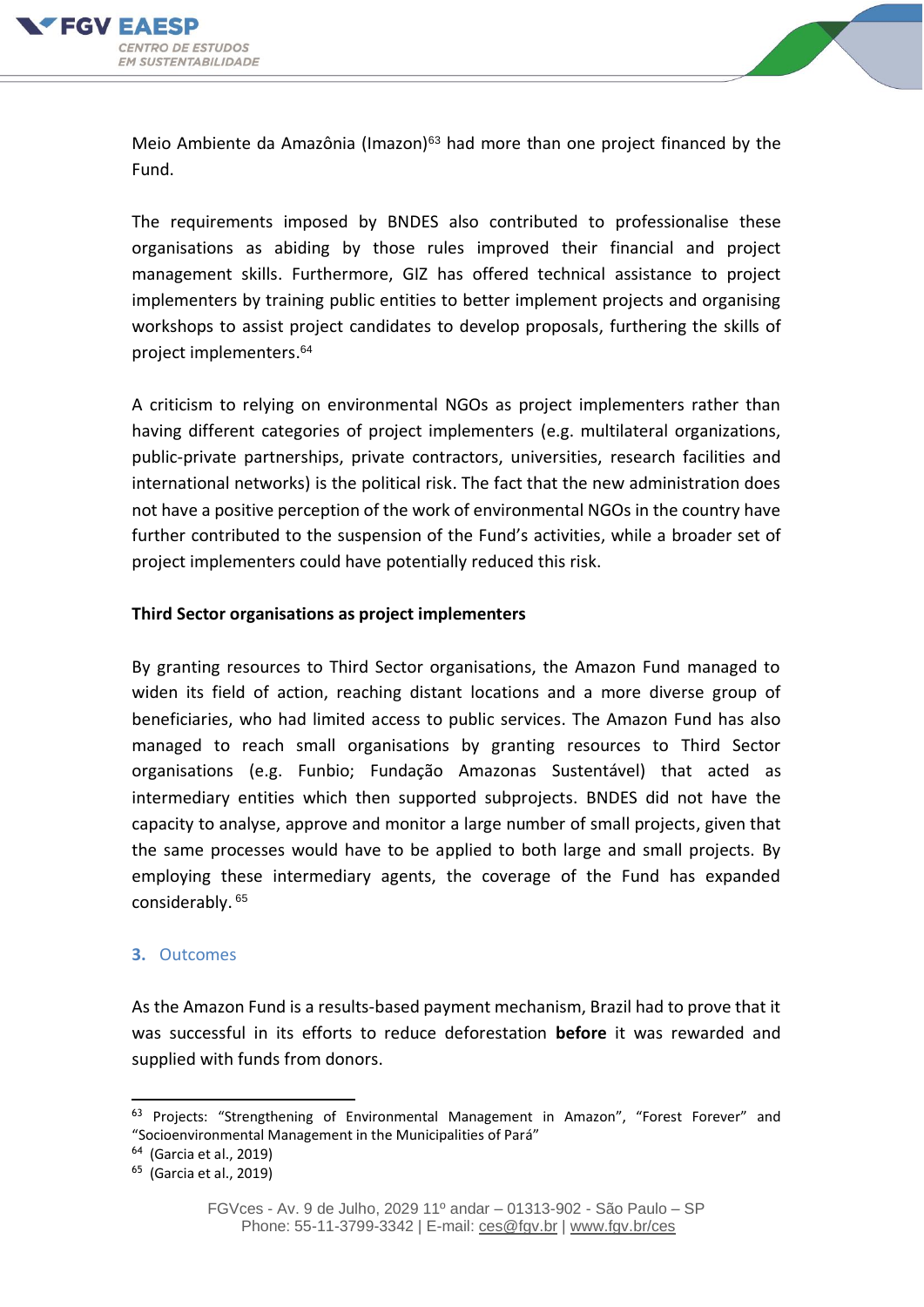



Nonetheless, change was also achieved through the projects financed by the Amazon Fund, contributing to implement existing policies, encouraging the development of new policies (State Plans for Deforestation Prevention and Control) and achieving a reduction in deforestation, as discussed below.

## 3.1. Policy outcomes

According to the 2018 Annual Report, the projects financed by the Amazon Fund attained the following outcomes in the 2009-2018 period:

- 746,905 rural properties registered at the Rural Environmental Registry, representing over 90 million hectares (implementation of the Forest Code);
- 7,500 sustainable productive activities financed, benefitting 162,195 individuals (implementation of PPCDam and the Sustainable Amazon Plan);
- 6,091 public employees trained;
- BRL 142 million produced in revenues from the commercialisation of products (implementation of PPCDam and the Sustainable Amazon Plan);
- 687 environmental monitoring missions concluded (implementation of PPCDam);
- 101 indigenous lands supported, benefitting nearly 50,000 indigenous people (implementation of PPCDam);
- 190 Conservation Units supported (implementation of PPCDam);
- 338 institutions supported either directly or through partners;
- 344 people trained in monitoring technologies;
- 23,630 forest fires combatted by the military fire forces (implementation of PPCDam);

In terms of advancing regional indicators (e.g. Amazon GDP, deforestation rates), it is difficult to measure the contribution of the Amazon Fund as there are numerous public policies that have an influence on the Amazon territory. For instance, the Amazon Fund was neither the only nor the most relevant actor financing activities for deforestation control in the region. In 2014, the amount disbursed by the Fund (BRL 208 million) represented less than 15% of the amount disbursed by the government for PPCDAm  $(BRL 1.4 billion)^{66}$ .

<sup>&</sup>lt;sup>66</sup> Moreover, funds and policies were also available for activities that tend to increase deforestation, including within BNDES portfolio, such as the "Inova Mineral" fund under the Ministry of Science and Technology. The fund is endowed with BRL 1.2 billion (EUR 210 million) and provides non-reimbursable support to new mining and mineral processing projects (Klinger, 2018).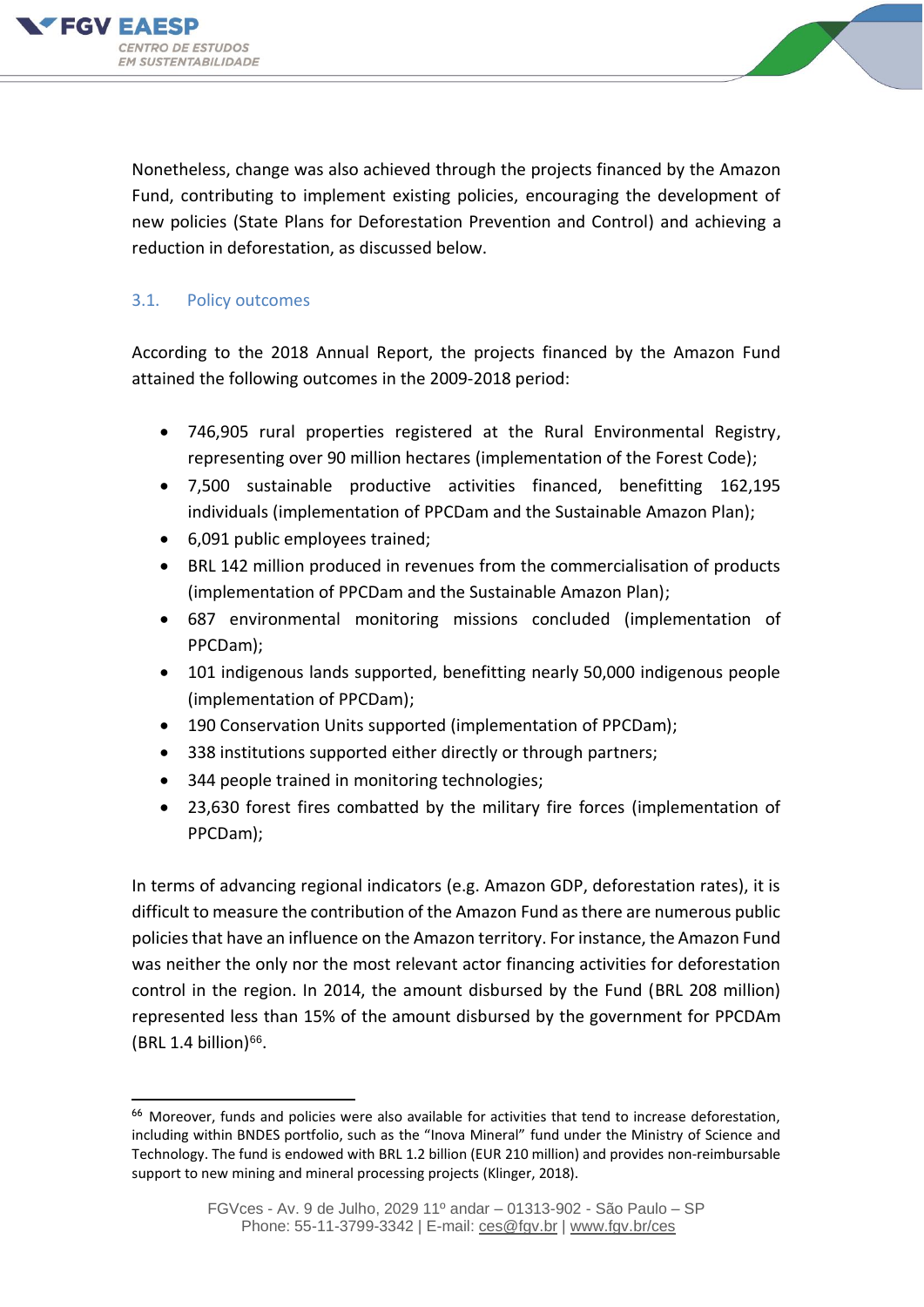



Nonetheless, Crisostomo & Machado (2019) estimated that **deforestation would have been more pronounced without its implementation**. According to the authors, the projects financed by the Amazon Fund that have equipped state agencies to register properties in the Rural Environmental Registry (CAR) helped to avoid 8,571 km<sup>2</sup> of deforestation. This is because the average deforestation rate in registered areas (0.71% in the Amazon biome and 0.93% in the Cerrado) is lower than deforestation in non-registered areas (2.1% in the Amazon and 2.4% in the Cerrado). Hence, in the 2014-2018 period, the registry of 40.9 million hectares of small properties contributed to avoid 8,244 km<sup>2</sup> in the Amazon and 327 km<sup>2</sup> in the Cerrado, the equivalent of 404 million tonnes of avoided  $CO<sup>2</sup>$  emissions.<sup>67</sup>

## 3.2. Improved implementation of existing policies

Another important contribution of the Amazon Fund was improved implementation of existing policies through activities of deforestation control. In principle, the Amazon Fund had to comply with the additionality rule, which meant that the Fund could only finance activities that complemented public policies rather than delivering services which were the State's responsibility.

In view of the economic crisis and the State's budget constraints, the Steering Committee was concerned about the government capacity to control deforestation and fires in the Amazon. As a result, the Ministry of the Environment and BNDES proposed, and the Steering Committee approved, to exceptionally suspend the additionality rule in 2016 to support projects that maintained or improved activities of environmental inspection and deforestation control performed by public bodies. In total, BRL 140 million were employed in Instituto Brasileiro do Meio Ambiente e dos Recursos Naturais Renováveis' (Ibama)<sup>68</sup> environmental monitoring missions.<sup>69</sup>

### 3.3. Development of new policies

The Amazon Fund has also encouraged the development of new policies by incentivising the Amazon states to develop their State Plans for Deforestation Prevention and Control. Having those Plans was a requirement for states to appoint representatives for the Fund's Steering Committee and to submit projects proposals for funding. Today, all nine Amazon states have State Plans. <sup>70</sup>

<sup>&</sup>lt;sup>67</sup> (Crisostomo & Machado, 2019)

<sup>&</sup>lt;sup>68</sup> IBAMA is a federal autarchy linked to the Ministry of the Environment that is responsible to exercise powers of environmental police and to perform tasks associated with environmental national policies.

<sup>&</sup>lt;sup>69</sup> (Garcia et al., 2019)

<sup>70</sup> (Garcia et al., 2019)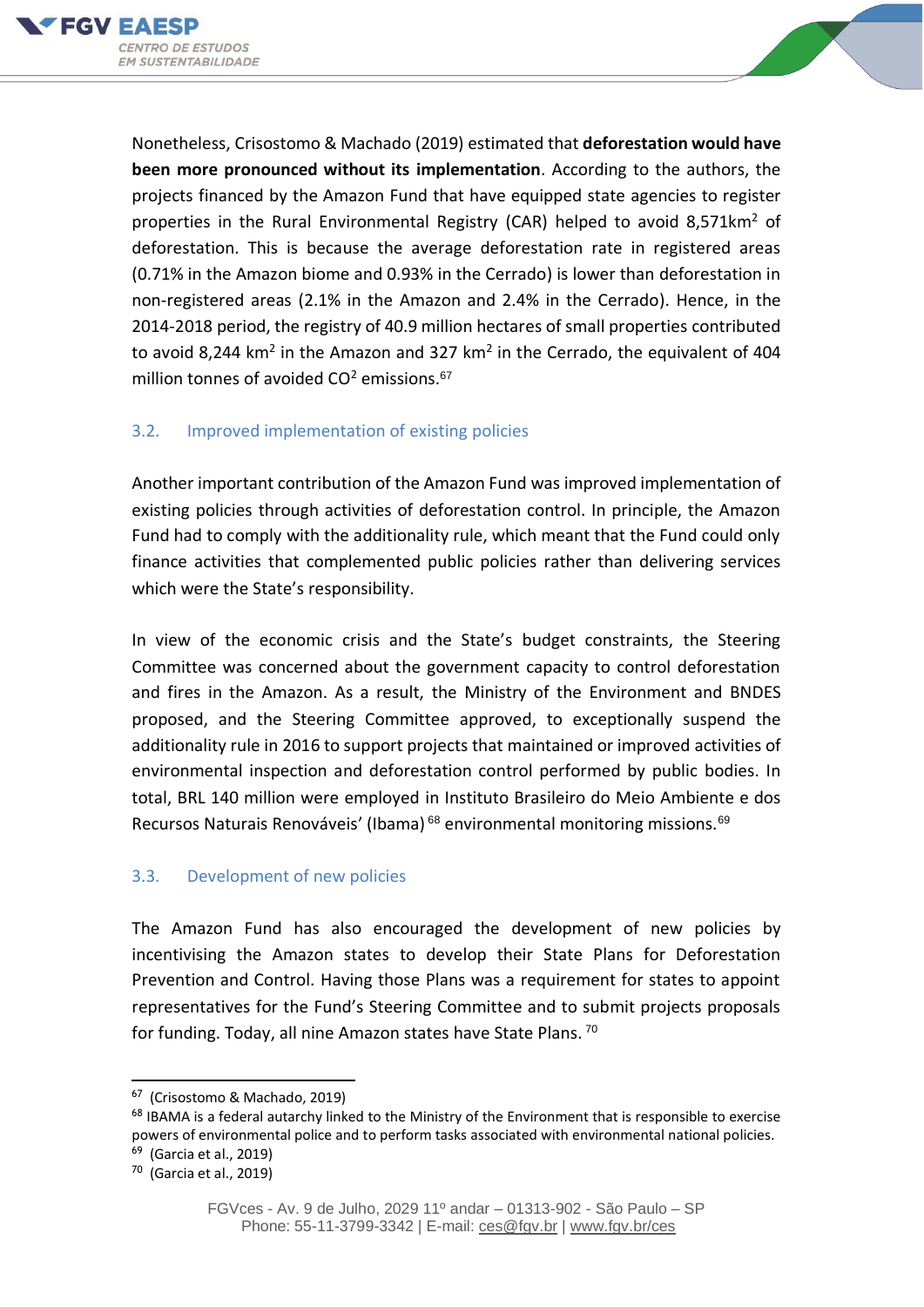



A criticism to the use of the Amazon Fund's resources relates to the type of financed projects. Given that (i) BNDES' project management structure favoured the selection of more operational-type of projects, (ii) from 2013, the responsibility for PPCDam was no longer at the presidential level and (iii) the economic crisis caused part of the Amazon Fund to be used in Ibama's inspection activities, the outcome was that the Amazon Fund did not finance more structural projects, such as policy-making projects, national projects that addressed the drivers of deforestation or projects that had more innovative structures (such as payment for environmental services programs). 71

#### **4. Lessons learned**

The Amazon Fund has been successful in fund raising for projects that contribute to preventing, monitoring and combating deforestation, and to promoting the conservation and the sustainable use of the Legal Amazon region. Particularly, the financed projects have managed to achieve positive results by contributing to implement existing policies (particularly PPCDam), encouraging the development of new policies (the State Plans for Deforestation Prevention and Control) and achieving avoided deforestation (through projects that supported CAR implementation).

A number of factors and conditions have contributed to the attainment of such outcomes. We can highlight:

• A successful track record of the Brazilian government with the Norwegian and the German governments developing socioenvironmental projects in cooperation has facilitated the creation of the Amazon Fund. On the other hand, changes in the federal government and subsequent changes in political priorities showed that the maintenance of a results-based payment instrument that is agreed between nations is critically dependent on political will.

**Hypothesis 1:** Changes in the political sphere have the ability to quickly compromise the functioning of a financial mechanism that depends on cooperation between national governments.

• The capacity of BNDES to manage such magnitude of financial resources has met the professional standards required by the donors. In the process, the bank has also developed its ability to select and monitor grant-financed projects in forest protection.

<sup>71</sup> (Nakhooda et al., 2014) and interviews

FGVces - Av. 9 de Julho, 2029 11º andar – 01313-902 - São Paulo – SP Phone: 55-11-3799-3342 | E-mail: [ces@fgv.br](mailto:ces@fgv.br) | [www.fgv.br/ces](http://www.fgv.br/ces)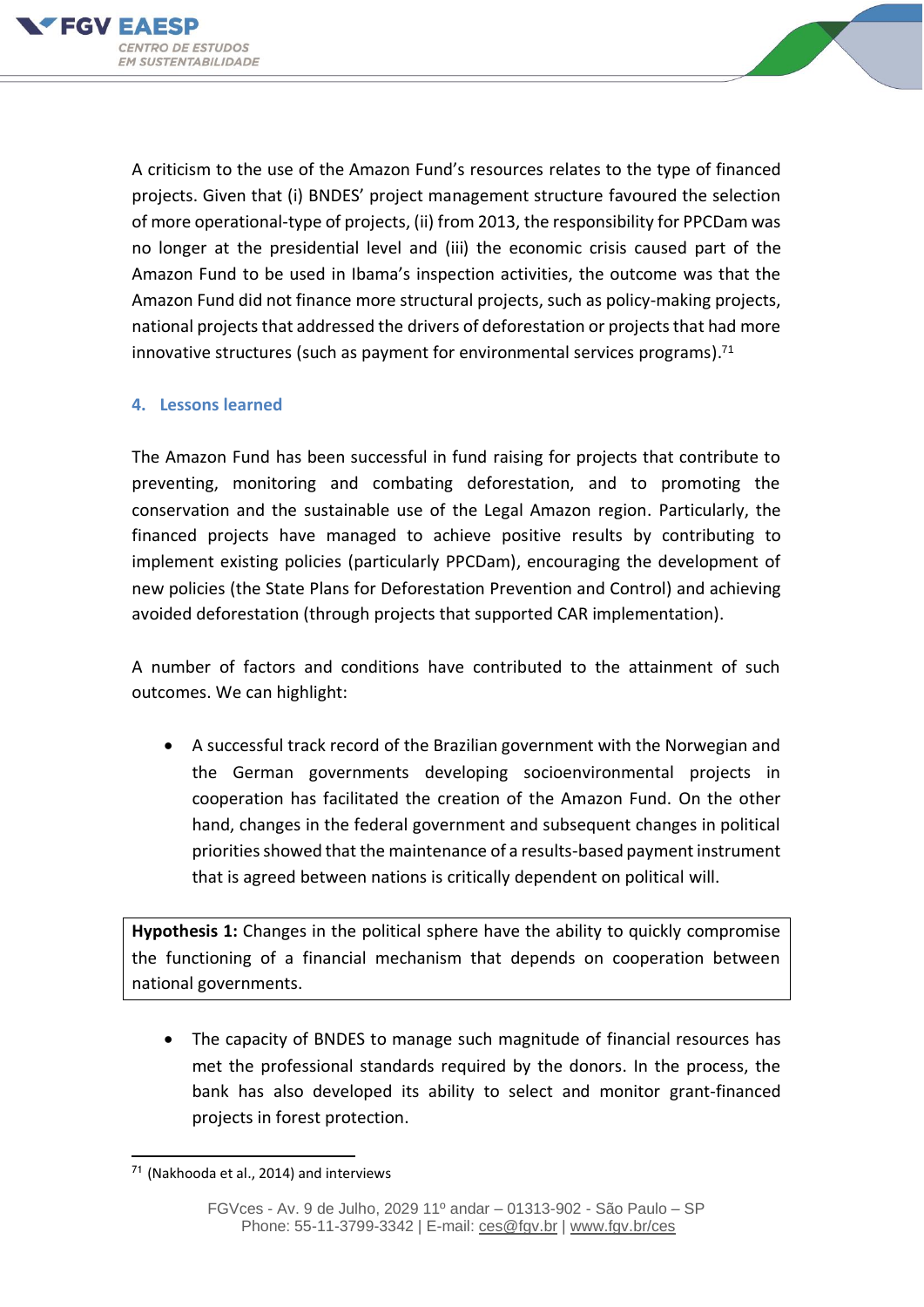



- The presence of a solid civil society, with capacity to implement projects, has contributed to widen the Fund's field of action and to reach a larger number of beneficiaries.
- Technical assistance offered by GIZ and BNDES' selection and monitoring requirements have contributed to further professionalise civil society organisations.

**Hypothesis 2:** The existence of strong institutions in the recipient country (e.g. strong development bank, legitimate/strong civil society) offers enhanced assurance to international donors about management and implementation capacity, facilitating the attraction of ICF.

**Hypothesis 3:** The provision of technical assistance enhances implementation capacity.

- The multistakeholder nature of the Steering Committee has given legitimacy to the Fund and has contributed to give voice and responsibility to different sectors of society. The presence of representatives from the private sector would contribute to further improve the decision-making process.
- BNDES has been successful in fostering consensus in the Fund's Steering Committee by organising bilateral meetings with different sectors prior to the Committee's meetings.

**Hypotheses 4:** The evenly balanced participation of different sectors of society in the decision-making and project implementation processes contribute to provide legitimacy to the ICF and to widen its field of action.

**H4a.** In these processes, an enabling organization can facilitate discussions between stakeholders with different views.

• Civil society organisations have acted as intermediary agents which then supported subprojects, helping the Amazon Fund to reach smaller organisations and distant locations.

**Hypotheses 5:** The adoption of intermediary agents (e.g. larger NGOs) with capacity to channel funds to smaller institutions contributes to widen the ICF's field of action.

• To maintain coherence with the national government strategy, the projects financed by the Amazon Fund were aligned with PPPCDam, the Sustainable Amazon Plan, the state plans to prevent and combat deforestation, and REDD+'s National Strategy.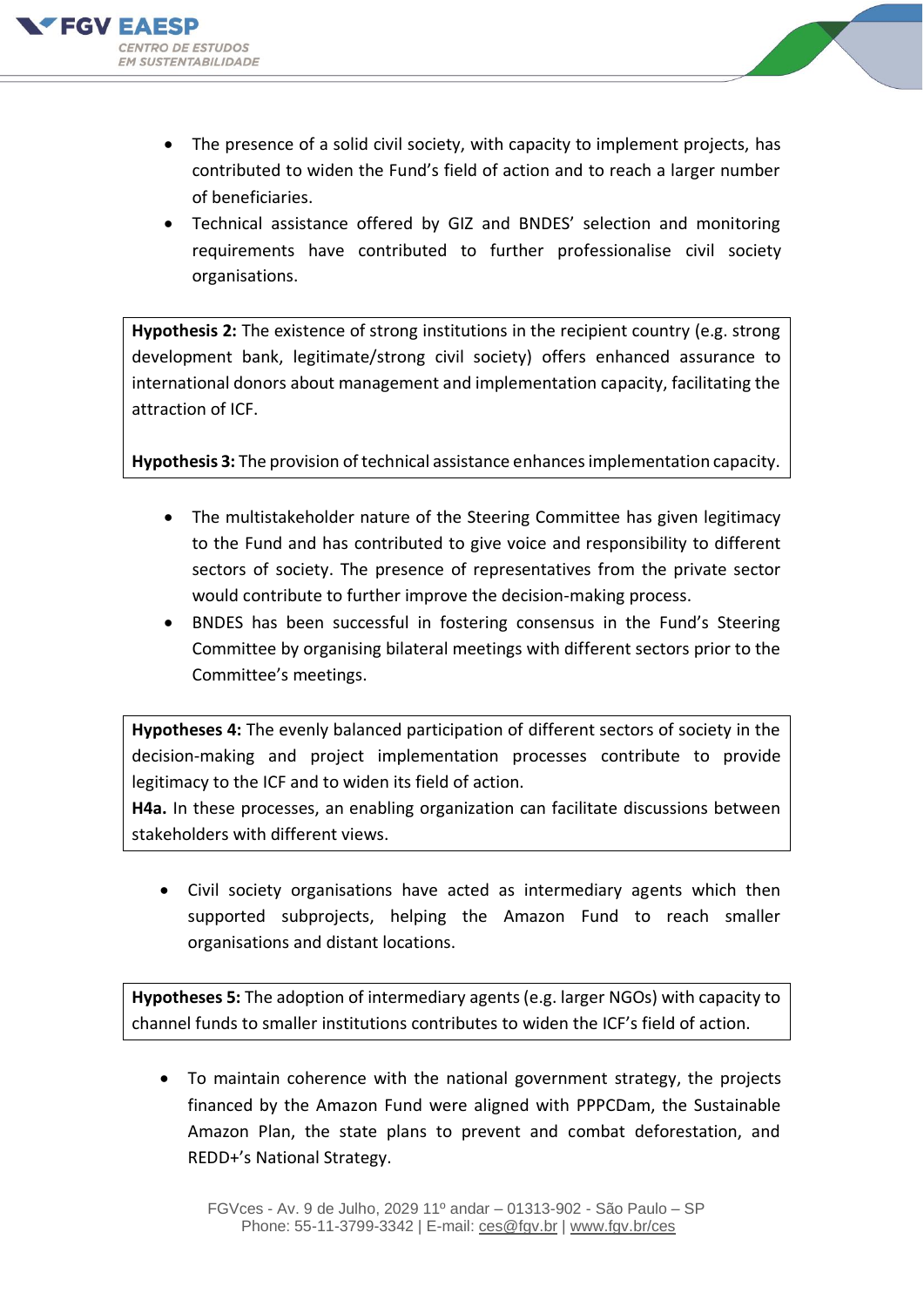



**Hypothesis 6:** ICF strengthens government implementing capacity when aligned with existing public policies as long as there is political will.

• Successful efforts from the Brazilian government to curb deforestation in the past were critical to the creation of the Amazon Fund.

**Hypothesis 7:** In results-based payment mechanisms, successful government efforts at implementing existing policies in the recipient country are critical to the attraction of ICF.

- The presence of a national monitoring system (INPE), that is internationally recognised, provided the Fund with reliable data on deforestation monitoring.
- The simplicity of the methodology for calculating payment for results has provided additional transparency to the Amazon Fund.
- Donor countries have, however, increasingly voiced concerns over the relationship between the Fund's activities and clear results, requiring better monitoring at project-level as well.

**Hypothesis 8:** A simple method to calculate donor disbursements brings transparency to results-based payment instruments.

**Hypothesis 9:** Monitoring, reporting and verification (MRV) processes in place to evaluate the financed projects provide more legitimacy to the ICF instrument.

Recent changes to the Amazon Fund, particularly to its governance, have suspended its operations and have raised doubts about whether its activities will continue with donations from Norway and Germany. Moreover, deforestation trends since 2013 and the new reference level (from 2006-2015) had already substantially decreased the monetary value of annual emissions reductions and, without measures to significantly reduce deforestation in the Amazon region, the fund already seemed unlikely to attract new, large donations.

Although it is early to evaluate how these changes will impact the Amazon Fund in the long-term, one of the issues that this situation raises is whether the functioning of a financial instrument could be shielded from political changes. For example, perhaps a private fund could be more effective than a national trust fund in sustaining transformational outcomes when political conditions change. Indeed, non-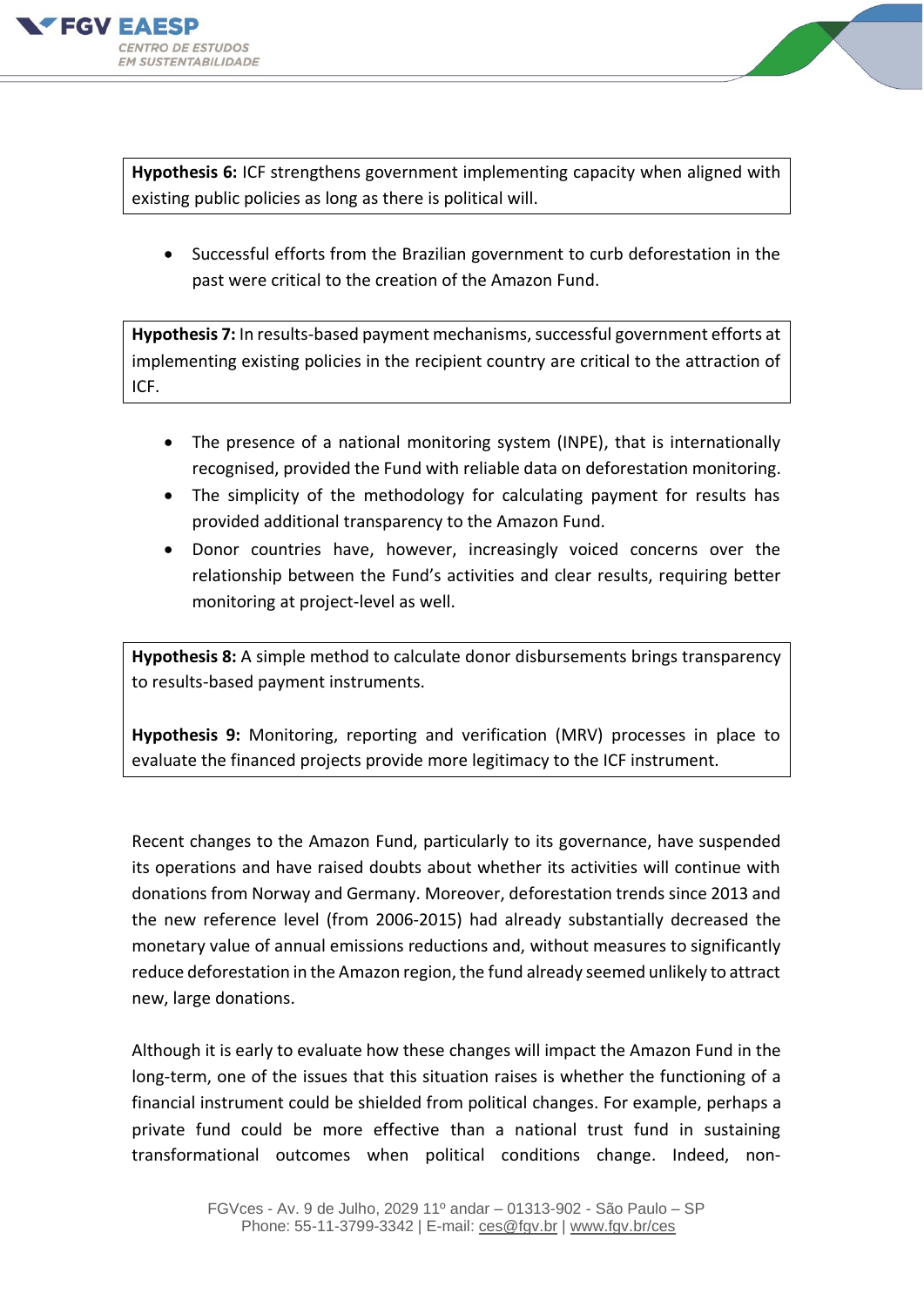

governmental third parties were responsible for disbursing the NIFCI funds in Tanzania, Guyana and Indonesia. Alternatively, a fund of this magnitude could be created and linked to a specific federal law. This was the case of the Paris Agreement whose ratification in Brazil was also approved by the National Congress via Legislative Decree 140/2016, which explicitly stated that, in accordance with Brazil's Federal Constitution, "any acts that may result in the revision of the Agreement" are to be subjected to congressional approval<sup>72</sup>. Such a provision is also found in the Promulgation of the Paris Agreement, by then President Michel Temer, via Presidential Decree # 9,073, from June 5, 2017<sup>73</sup>. Although initially more complex, time-consuming and susceptible to political capture, linking the financial instrument to a federal law would require eventual changes to be approved by both the executive and legislative branches, minimizing the risk of abrupt discontinuation.

**H1a.** In countries with poor local governance and/or political instability, international donors may decide to bypass local governments (disbursing grants through international organisations like the World Bank and UNDP).

**H1b.** In countries with poor local governance and/or political instability, international donors may link their grants to instruments under federal laws (in which changes will have to be approved by both the executive and legislative branches of government).

### **References:**

- Amorim, S. (2019, May 17). Após análise parcial de contratos, ministro do Meio Ambiente questiona gestão do Fundo Amazônia. *O Globo*. Retrieved from https://oglobo.globo.com/sociedade/apos-analise-parcial-de-contratosministro-do-meio-ambiente-questiona-gestao-do-fundo-amazonia-23673911
- Angelsen, A. (2017). REDD+ as Result-based Aid: General Lessons and Bilateral Agreements of Norway. *Review of Development Economics*, *21*(2), 237–264.
- BNDES. (2012). Amazon Fund: Annual Report, 2011. Retrieved from https://web.bndes.gov.br/bib/jspui/bitstream/1408/3464/1/Amazon Fund 2011 1 ing final P BD.pdf
- Brasil. (2017). *Decreto N<sup>o</sup> 9.073, de 5 de junho de 2017*. Brasília, DF: Presidência da República.
- Casa Civil. (2020). Competências. Retrieved April 1, 2020, from https://www.gov.br/casacivil/pt-br/acesso-ainformacao/institucional/competencias
- Crisostomo, A. C., & Machado, G. (2019). Estudo temático dos projetos de Cadastro Ambiental Rural (CAR) apoiados. Retrieved February 10, 2020, from http://www.fundoamazonia.gov.br/export/sites/default/pt/.galleries/document os/monitoramento-avaliacao/Relatorio-de-Estudo-CAR.pdf

<sup>72</sup> (Senado Federal, 2016)

<sup>73</sup> (Brasil, 2017)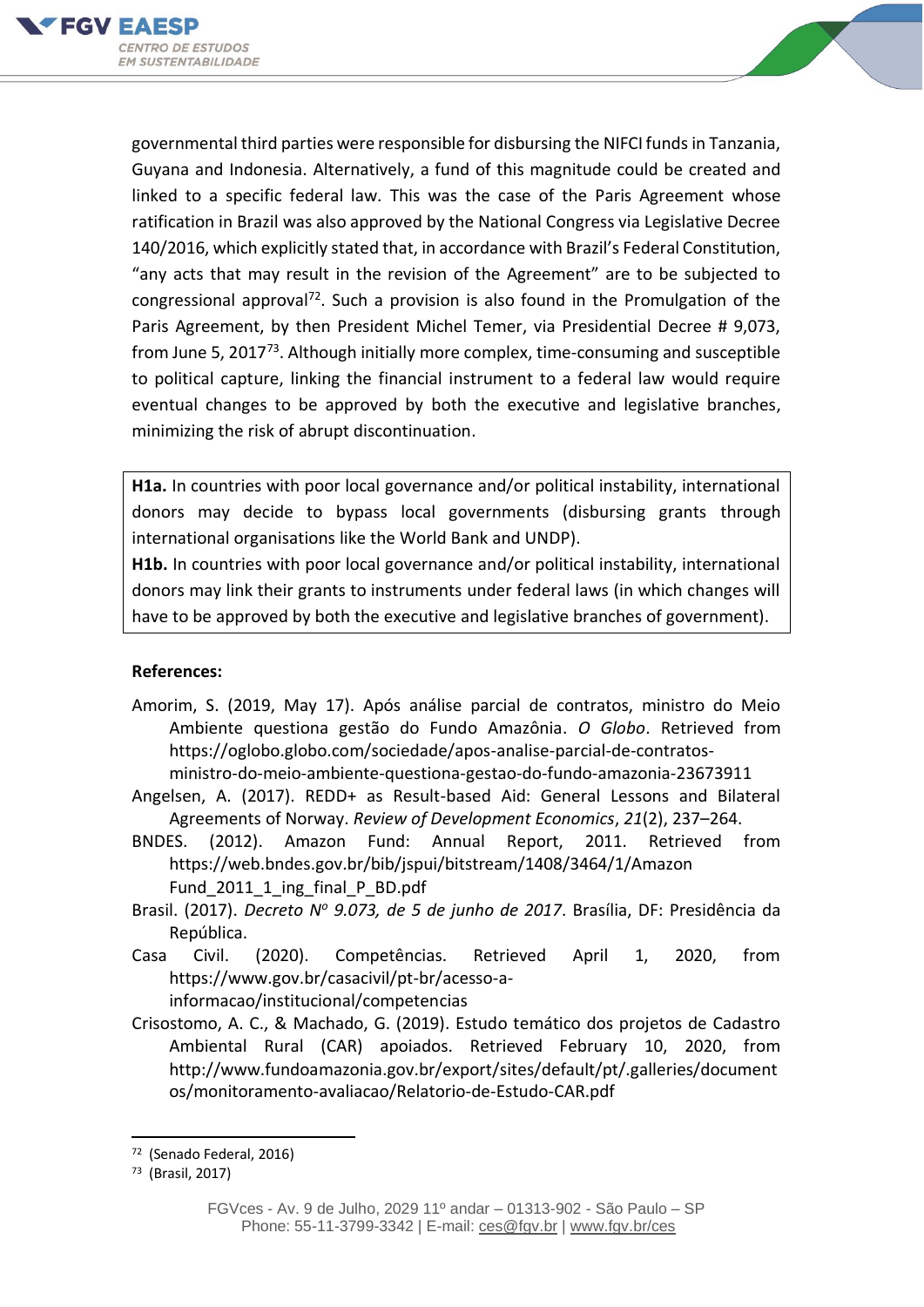

Dietrich, S. (2013). Bypass or Engage? Explaining Donor Delivery Tactics in Foreign Aid Allocation\*. *International Studies Quarterly*, *57*(4), 698–712. https://doi.org/10.1111/isqu.12041

Figueiredo, P. (2019, August 12). Fundo Amazônia não aprovou nenhum projeto em 2019. *O Globo*. Retrieved from https://g1.globo.com/natureza/noticia/2019/08/12/estagnado-fundo-amazonianao-aprovou-nenhum-projeto-em-2019.ghtml

- Folha de São Paulo. (2019, January 10). *Itamaraty elimina setor de mudança climática, e Ambiente fica sob Soberania Nacional*. Retrieved from https://www1.folha.uol.com.br/ambiente/2019/01/itamaraty-elimina-setor-demudanca-climatica-e-ambiente-fica-sob-soberania-nacional.shtml
- Forstater, M., Nakhooda, S., & Watson, C. (2013). *The effectiveness of climate finance: a review of the Amazon Fund* (No. 372). Retrieved from https://www.odi.org/publications/7382-multilateral-climate-financeeffectiveness-amazon-fund-brazil-development-bank
- Fundo Amazônia. (2019a). Comitê Orientador do Fundo Amazônia COFA. Retrieved December 18, 2019, from http://www.fundoamazonia.gov.br/pt/fundoamazonia/governanca/COFA/index.html
- Fundo Amazônia. (2019b). Doações. Retrieved December 18, 2019, from http://www.fundoamazonia.gov.br/pt/fundo-amazonia/doacoes/
- Fundo Amazônia. (2019c). Governança. Retrieved December 18, 2019, from http://www.fundoamazonia.gov.br/pt/fundo-amazonia/governanca/
- Fundo Amazônia. (2019d). Relatório de Atividades 2018. Retrieved December 18, 2019, from

http://www.fundoamazonia.gov.br/export/sites/default/pt/.galleries/document os/rafa/RAFA\_2018\_port.pdf

- Gaier, R. V. (2018, October 25). *Brazil's Bolsonaro scraps pledge to quit Paris climate deal*. Retrieved from https://www.reuters.com/article/us-brazil-election/brazilsbolsonaro-scraps-pledge-to-quit-paris-climate-deal-idUSKCN1MZ1DB
- Garcia, J. J. G., Ree, M. van der, Boas, R. J. A. V., & Gramkow, C. (2019). Relatório de Avaliação de Meio Termo da Efetividade do Fundo Amazônia 2008-2018. Retrieved December 18, 2019. from http://www.fundoamazonia.gov.br/export/sites/default/pt/.galleries/document os/monitoramento-avaliacao/Relatorio-de-Avaliacao-Fundo-Amazonia.pdf
- Girardi, G. (2019, January 2). Mudança do clima e combate ao desmatamento somem no Meio Ambiente de Bolsonaro. *Estado de São Paulo*. Retrieved from https://sustentabilidade.estadao.com.br/blogs/ambiente-se/mudanca-do-climae-combate-ao-desmatamento-somem-no-meio-ambiente-de-bolsonaro/
- Human Rights Watch. (2020). *World Report 2020*. Retrieved from https://www.hrw.org/sites/default/files/world\_report\_download/hrw\_world\_re port\_2020.pdf
- INPE. (2019). Monitoramento do Desmatamento da Floresta Amazônica Brasileira por Satélite. Retrieved January 17, 2020, from http://www.obt.inpe.br/OBT/assuntos/programas/amazonia/prodes
- KfW. (2016). Ex post evaluation Brazil. Retrieved December 18, 2019, from http://www.fundoamazonia.gov.br/export/sites/default/pt/.galleries/document